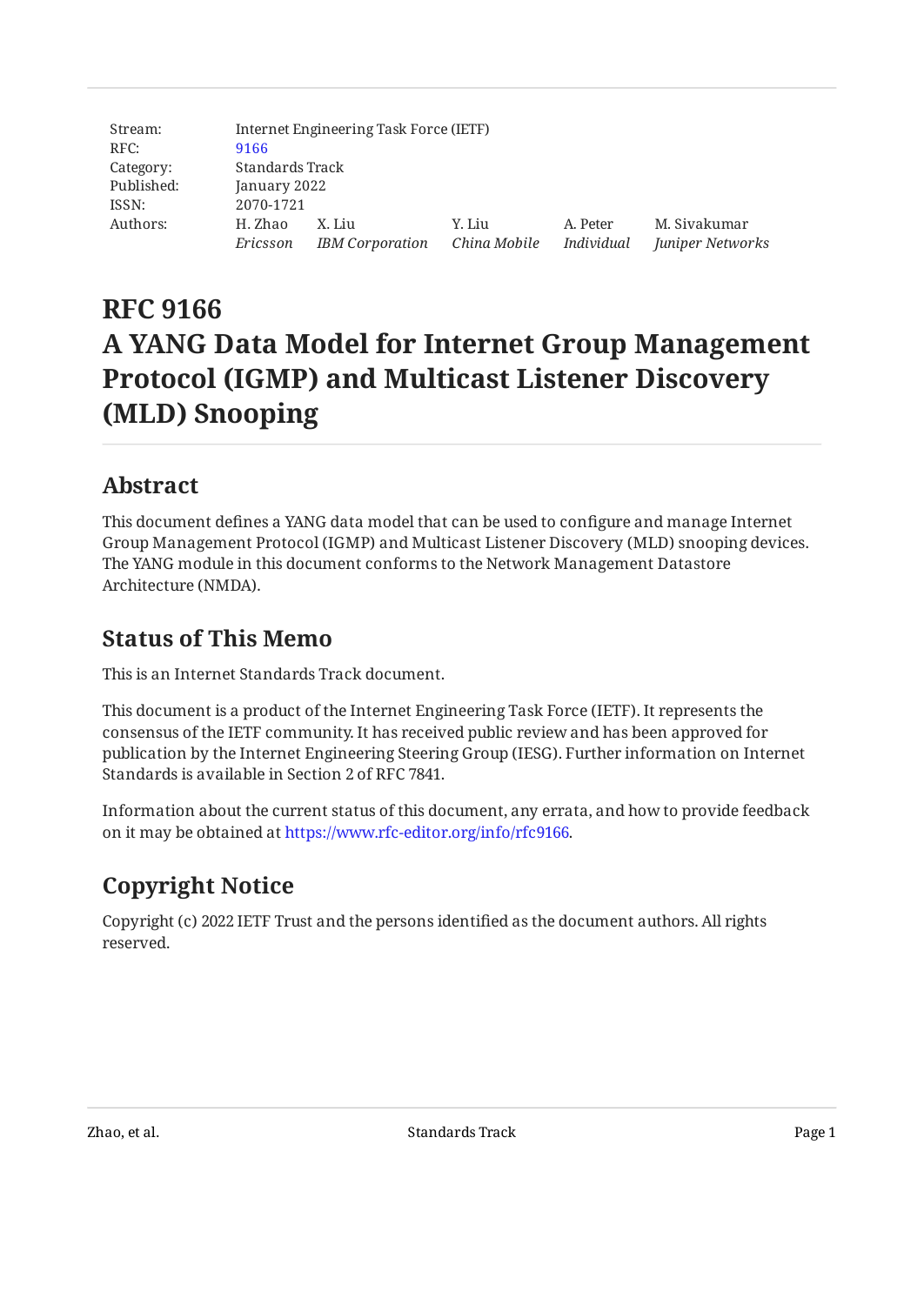This document is subject to BCP 78 and the IETF Trust's Legal Provisions Relating to IETF Documents (<https://trustee.ietf.org/license-info>) in effect on the date of publication of this document. Please review these documents carefully, as they describe your rights and restrictions with respect to this document. Code Components extracted from this document must include Revised BSD License text as described in Section 4.e of the Trust Legal Provisions and are provided without warranty as described in the Revised BSD License.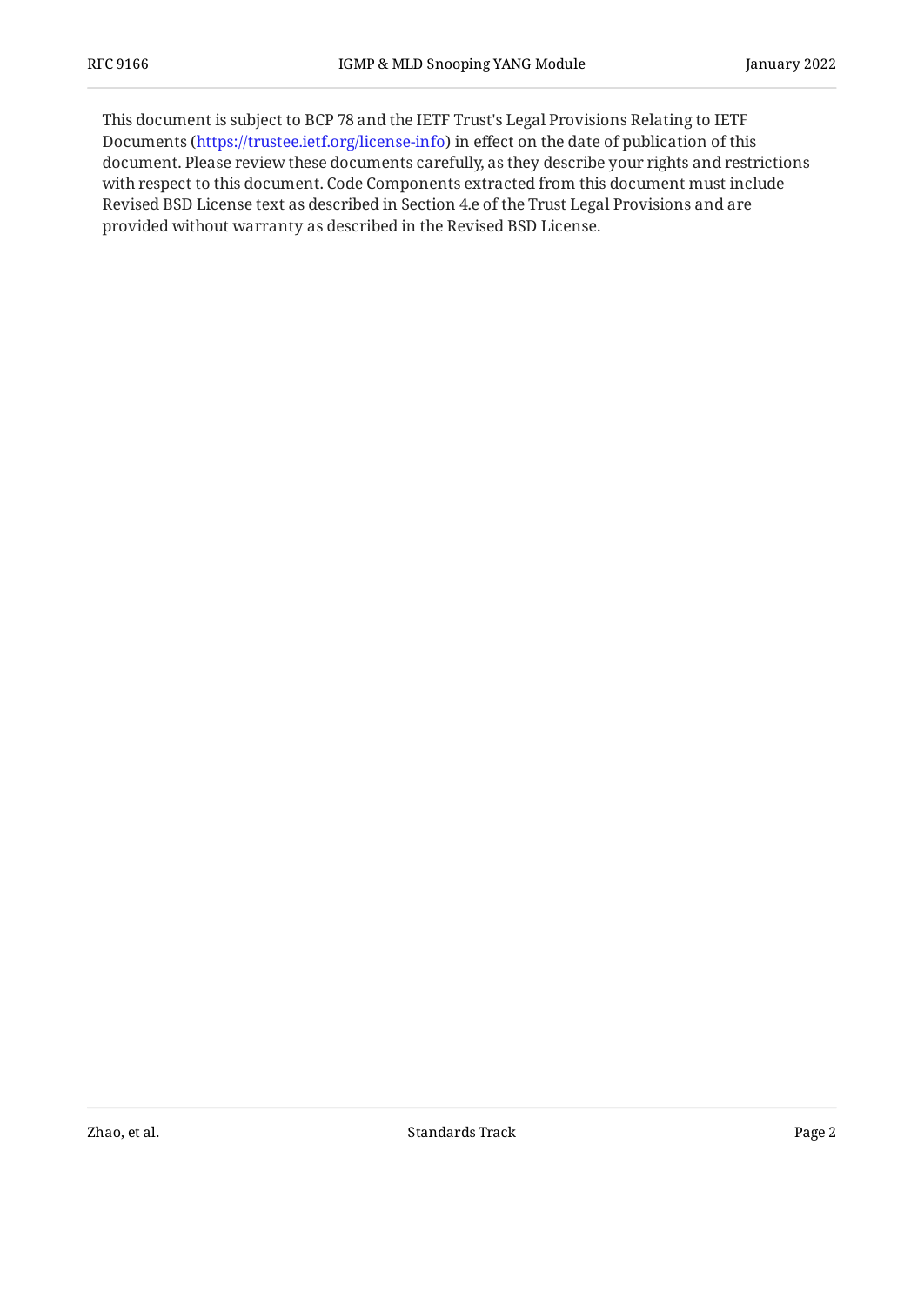## <span id="page-2-0"></span>**[Table of Contents](#page-2-0)**

- [1](#page-3-0). [Introduction](#page-3-0)
	- [1.1.](#page-3-1) [Terminology](#page-3-1)
	- [1.2.](#page-3-2) [Tree Diagrams](#page-3-2)
	- [1.3.](#page-3-3) Prefi[xes in Data Node Names](#page-3-3)
- [2](#page-4-0). [Design of Data Model](#page-4-0)
	- [2.1.](#page-4-1) [Overview](#page-4-1)
	- [2.2.](#page-5-0) [Optional Capabilities](#page-5-0)
	- [2.3.](#page-5-1) [Position of Address Family in Hierarchy](#page-5-1)
- [3](#page-5-2). [Module Structure](#page-5-2)
	- [3.1.](#page-6-0) [IGMP Snooping Instances](#page-6-0)
	- [3.2.](#page-8-0) [MLD Snooping Instances](#page-8-0)
	- [3.3.](#page-10-0) [Using IGMP and MLD Snooping Instances](#page-10-0)
	- [3.4.](#page-10-1) [IGMP and MLD Snooping Actions](#page-10-1)
- [4](#page-11-0). [IGMP and MLD Snooping YANG Module](#page-11-0)
- [5](#page-28-0). [Security Considerations](#page-28-0)
- [6](#page-30-0). [IANA Considerations](#page-30-0)
	- [6.1.](#page-30-1) [XML Registry](#page-30-1)
	- [6.2.](#page-30-2) [YANG Module Names Registry](#page-30-2)
- [7](#page-30-3). [References](#page-30-3)
	- [7.1.](#page-30-4) [Normative References](#page-30-4)
	- [7.2.](#page-32-0) [Informative References](#page-32-0)
- [Appendix A.](#page-32-1) [Data Tree Example](#page-32-1)

[Authors' Addresses](#page-36-0)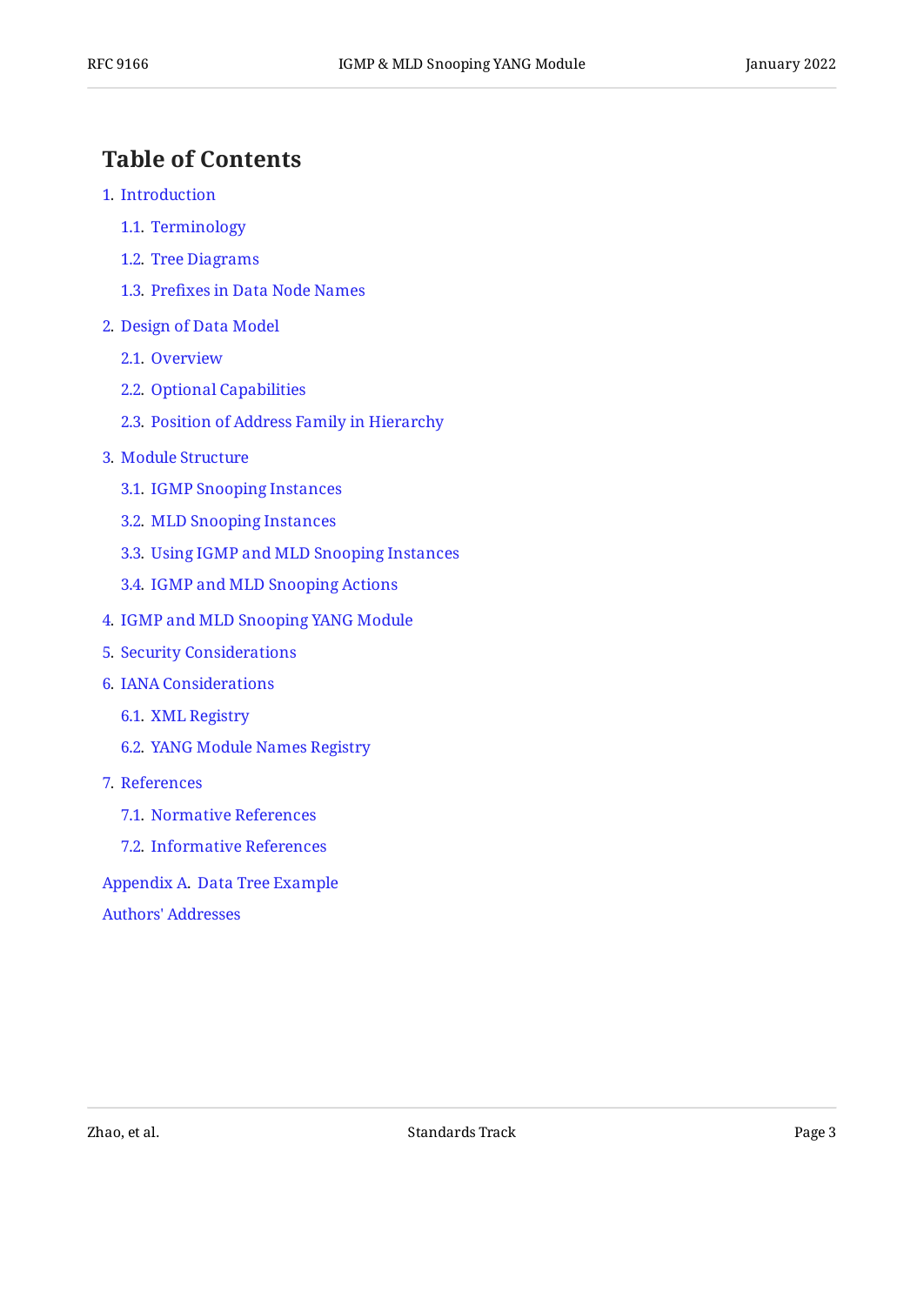### <span id="page-3-0"></span>**[1. Introduction](#page-3-0)**

This document defines a YANG [RFC7950] data model for the management of IGMP and MLD snooping [RFC4541] devices.

The YANG module in this document conforms to the NMDA defined in [RFC8342]. The NMDA adds the ability to inspect the current operational values for configuration, allowing clients to use identical paths for retrieving the configured values and the operational values.

### <span id="page-3-1"></span>**[1.1. Terminology](#page-3-1)**

The terminology for describing YANG data models is found in [RFC6020] and [RFC7950], including:

- augment •
- data model •
- data node •
- identity •
- module •

The following terminologies are used in this document:

mrouter: multicast router, which is a router that has multicast routing enabled [RFC4286].

mrouter interfaces: snooping switch ports where multicast routers are attached [RFC4541].

The following abbreviations are used in this document and defined model:

IGMP: Internet Group Management Protocol [RFC3376].

<span id="page-3-2"></span>MLD: Multicast Listener Discovery [[RFC3810\]](#page-31-4).

### **[1.2. Tree Diagrams](#page-3-2)**

<span id="page-3-3"></span>Tree diagrams used in this document follow the notation defined in [[RFC8340\]](#page-32-3).

### **[1.3. P](#page-3-3)refi[xes in Data Node Names](#page-3-3)**

<span id="page-3-4"></span>In this document, names of data nodes, actions, and other data model objects are often used without a prefix, as long as it is clear from the context in which YANG module each name is defined. Otherwise, names are prefixed using the standard prefix associated with the corresponding YANG module, as shown in [Table 1.](#page-3-4)

<span id="page-3-5"></span>

| Prefix | YANG module     | Reference |
|--------|-----------------|-----------|
| inet   | ietf-inet-types | [RFC6991] |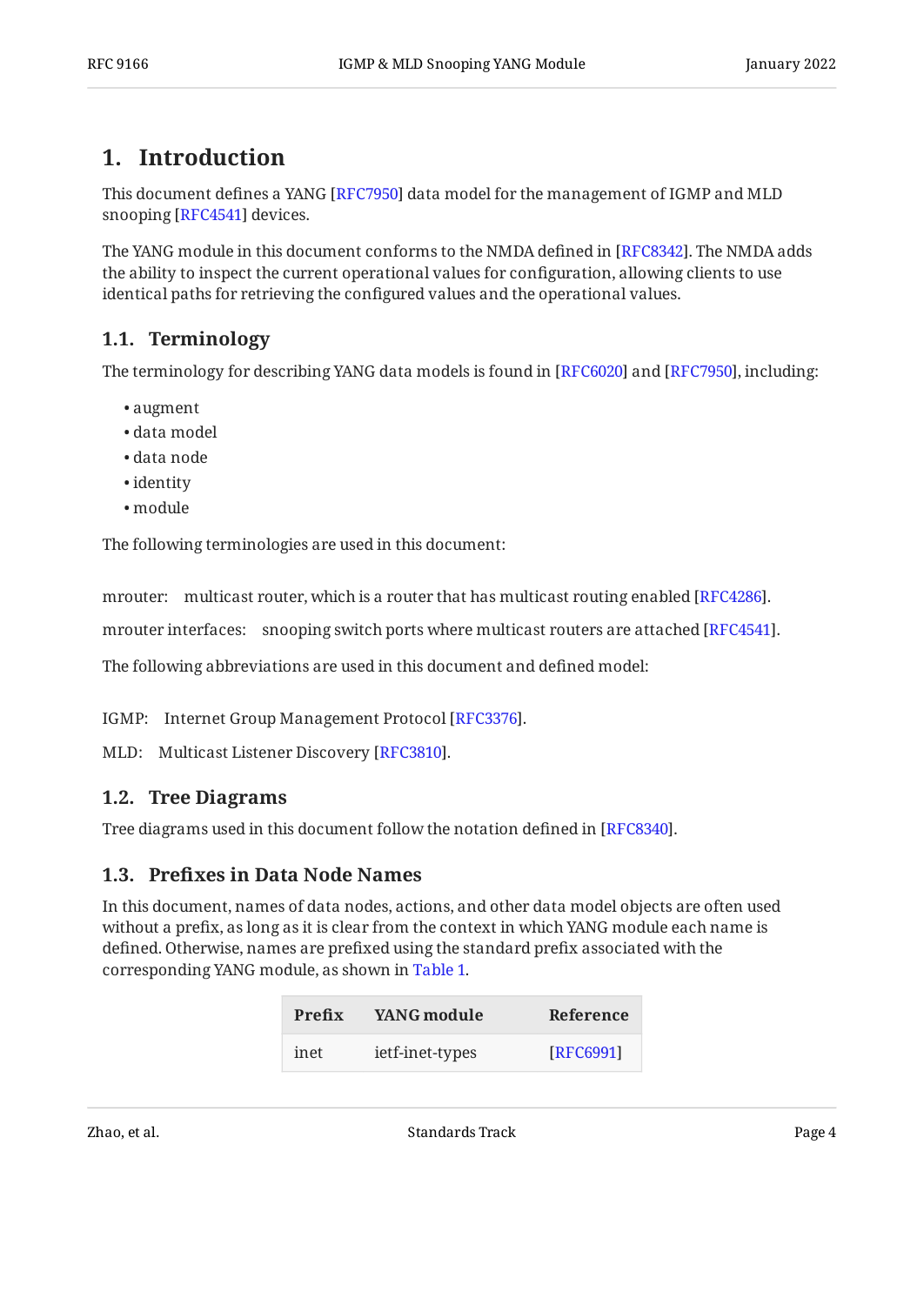| Prefix   | <b>YANG</b> module   | Reference |
|----------|----------------------|-----------|
| yang     | ietf-yang-types      | [RFC6991] |
| if       | jetf-interfaces      | [RFC8343] |
| rt       | ietf-routing         | [RFC8349] |
| rt-types | ietf-routing-types   | [RFC8294] |
| dot1q    | ieee802-dot1q-bridge | [dot1Qcp] |

*[Table 1](#page-3-5): Prefi[xes and Corresponding YANG](#page-3-4) [Modules](#page-3-4)* 

## <span id="page-4-0"></span>**[2. Design of Data Model](#page-4-0)**

An IGMP/MLD snooping switch [RFC4541] analyzes IGMP/MLD packets and sets up forwarding tables for multicast traffic. If a switch does not run IGMP/MLD snooping, multicast traffic will be flooded in the broadcast domain. If a switch runs IGMP/MLD snooping, multicast traffic will be forwarded based on the forwarding tables to avoid wasting bandwidth. The IGMP/MLD snooping switch does not need to run any of the IGMP/MLD protocols. Because the IGMP/MLD snooping is independent of the IGMP/MLD protocols, the data model defined in this document does not augment, or even require, the IGMP/MLD data model defined in [\[RFC8652](#page-32-6)]. The model covers considerations for IGMP and MLD snooping switches [RFC4541].

IGMP and MLD snooping switches do not adhere to the conceptual model that provides the strict separation of functionality between different communications layers in the ISO model and instead utilize information in the upper-level protocol headers as factors to be considered in processing at the lower levels [RFC4541].

IGMP snooping switches utilize IGMP and could support IGMPv1 [RFC1112], IGMPv2 [RFC2236], and IGMPv3 [RFC3376]. MLD snooping switches utilize MLD and could support MLDv1 [[RFC2710\]](#page-30-9) and MLDv2 [\[RFC3810](#page-31-4)]. The goal of this document is to define a data model that provides a common user interface to IGMP and MLD snooping.

### <span id="page-4-1"></span>**[2.1. Overview](#page-4-1)**

The YANG module on IGMP and MLD snooping defined in this document has all the common building blocks for the IGMP and MLD snooping switches.

The YANG module includes an IGMP and MLD snooping instance definition that uses the instance in the L2 service type of bridge [dot1Qcp]. It also includes actions for clearing IGMP and MLD snooping group tables.

The YANG module doesn't cover L2VPN, which will be specified in a separate document.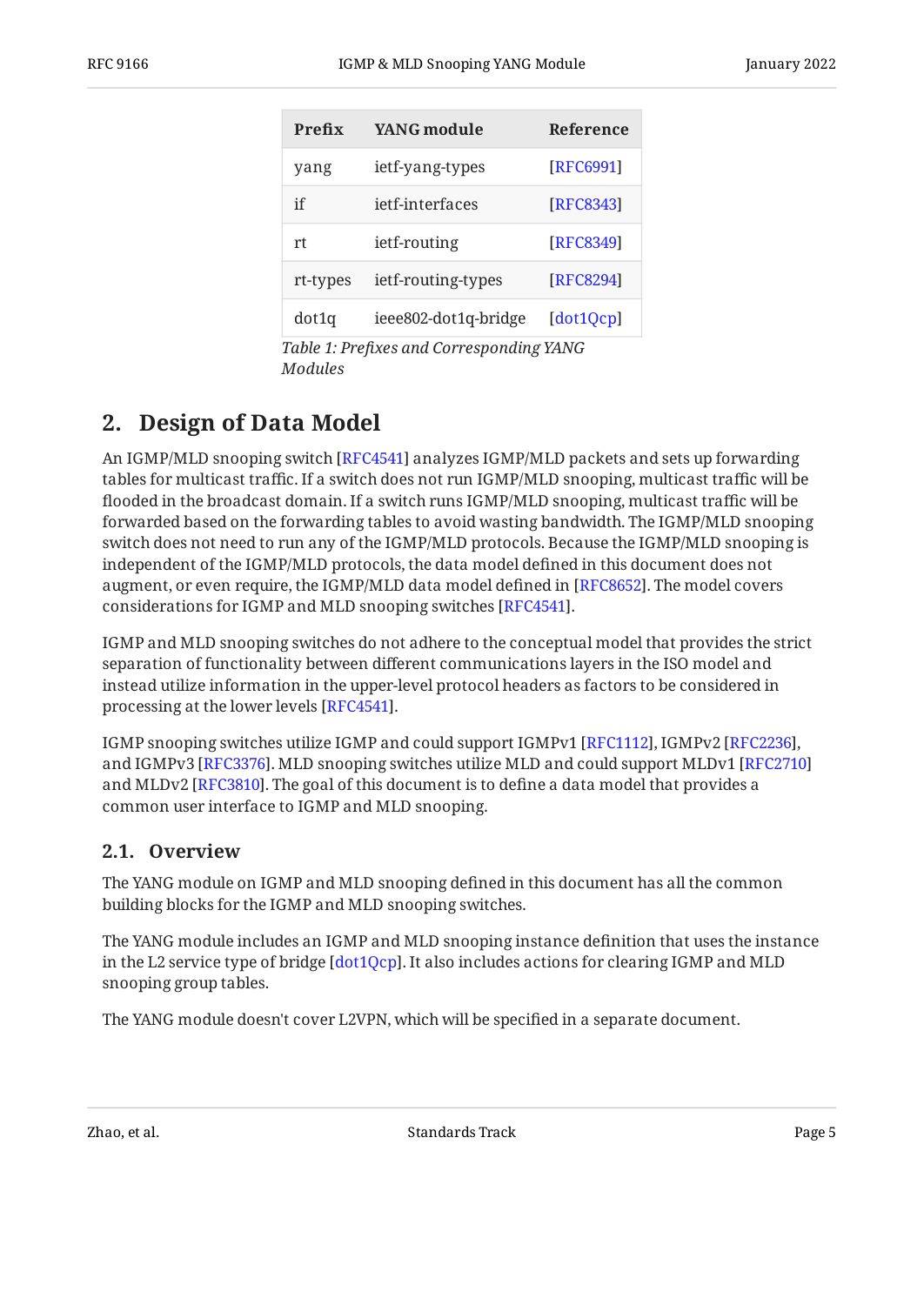### <span id="page-5-0"></span>**[2.2. Optional Capabilities](#page-5-0)**

This model is designed to represent the basic capability subsets of IGMP and MLD snooping. The main design goals of this document are that the basic capabilities described in the model are supported by any major now-existing implementation and that the configuration of all implementations meeting the specifications is easy to express through some combination of the optional features in the model and simple vendor augmentations.

There is also value in widely supported features being standardized to provide a standardized way to access these features, to save work for individual vendors, and to ensure that mapping between different vendors' configuration is not needlessly complicated. Therefore, this model declares a number of features representing capabilities that not all deployed devices support.

The extensive use of feature declarations should also substantially simplify the capability negotiation process for a vendor's IGMP and MLD snooping implementations.

On the other hand, operational state parameters are not so widely designated as features, as there are many cases where the defaulting of an operational state parameter would not cause any harm to the system, and it is much more likely that an implementation without intrinsic support for a piece of operational state would be able to derive a suitable value for a state variable that is not intrinsically supported.

### <span id="page-5-1"></span>**[2.3. Position of Address Family in Hierarchy](#page-5-1)**

IGMP snooping only supports IPv4, while MLD snooping only supports IPv6. The data model defined in this document can be used for both IPv4 and IPv6 address families.

This document defines IGMP snooping and MLD snooping as separate schema branches in the structure. The benefits are:

- The model can support IGMP snooping (IPv4), MLD snooping (IPv6), or both optionally and independently. Such flexibility cannot be achieved cleanly with a combined branch.
- $\bullet$  The structure is consistent with other YANG data models such as [\[RFC8652\]](#page-32-6), which uses separate branches for IPv4 and IPv6.
- $\bullet$  Having separate branches for IGMP snooping and MLD snooping allows minor differences in their behavior to be modeled more simply and cleanly. The two branches can better support different features and node types.

## <span id="page-5-2"></span>**[3. Module Structure](#page-5-2)**

This model augments the core routing data model specified in [[RFC8349\]](#page-32-5).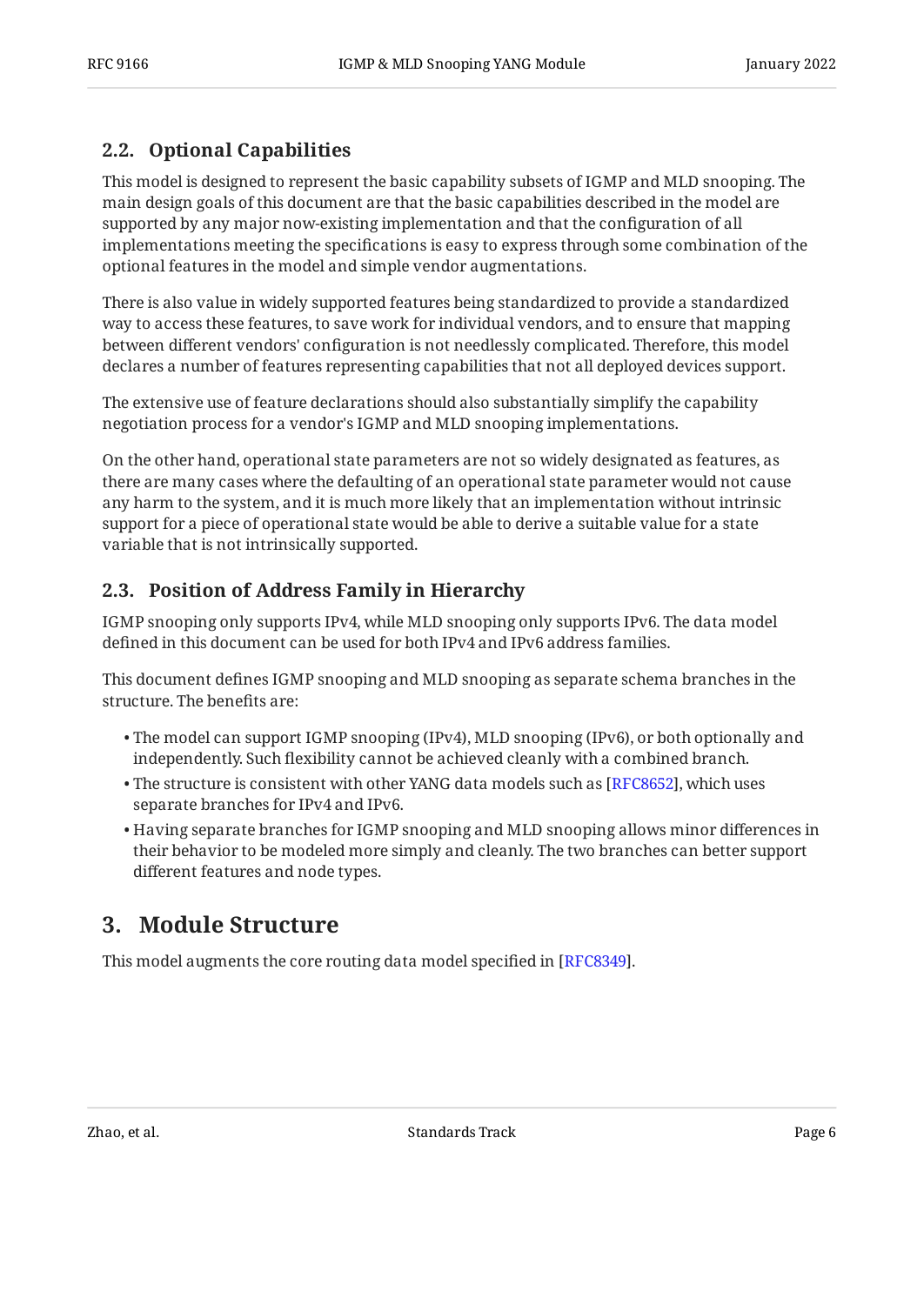```
 +--rw routing
     +--rw router-id?
      +--rw control-plane-protocols
       | +--rw control-plane-protocol* [type name]
           | +--rw type
           | +--rw name
      | +--rw igmp-snooping-instance <= Augmented by this Model
 ...
      | +--rw mld-snooping-instance <= Augmented by this Model
 ...
```
The "igmp-snooping-instance" container instantiates an IGMP snooping instance. The "mldsnooping-instance" container instantiates an MLD snooping instance.

The YANG data model defined in this document conforms to the NMDA [RFC8342]. The operational state data is combined with the associated configuration data in the same hierarchy . [[RFC8407\]](#page-32-7)

### <span id="page-6-0"></span>**[3.1. IGMP Snooping Instances](#page-6-0)**

The YANG module ietf-igmp-mld-snooping augments /rt:routing/rt:control-plane-protocols/ rt:control-plane-protocol to add the igmp-snooping-instance container.

All the IGMP snooping-related attributes have been defined in the igmp-snooping-instance. The read-write attributes represent configurable data. The read-only attributes represent state data.

One igmp-snooping-instance could be used in one bridge  $[dot1Qcp]$  instance, and it corresponds to one bridge instance.

Currently, the value of l2-service-type in igmp-snooping-instance could only be set to 'bridge'. After it is set, igmp-snooping-instance could be used in the bridge service.

The values of bridge-mrouter-interface are filled by the snooping device dynamically. It is different from static-bridge-mrouter-interface, which is configured.

The attributes under the interfaces show the statistics of IGMP snooping-related packets.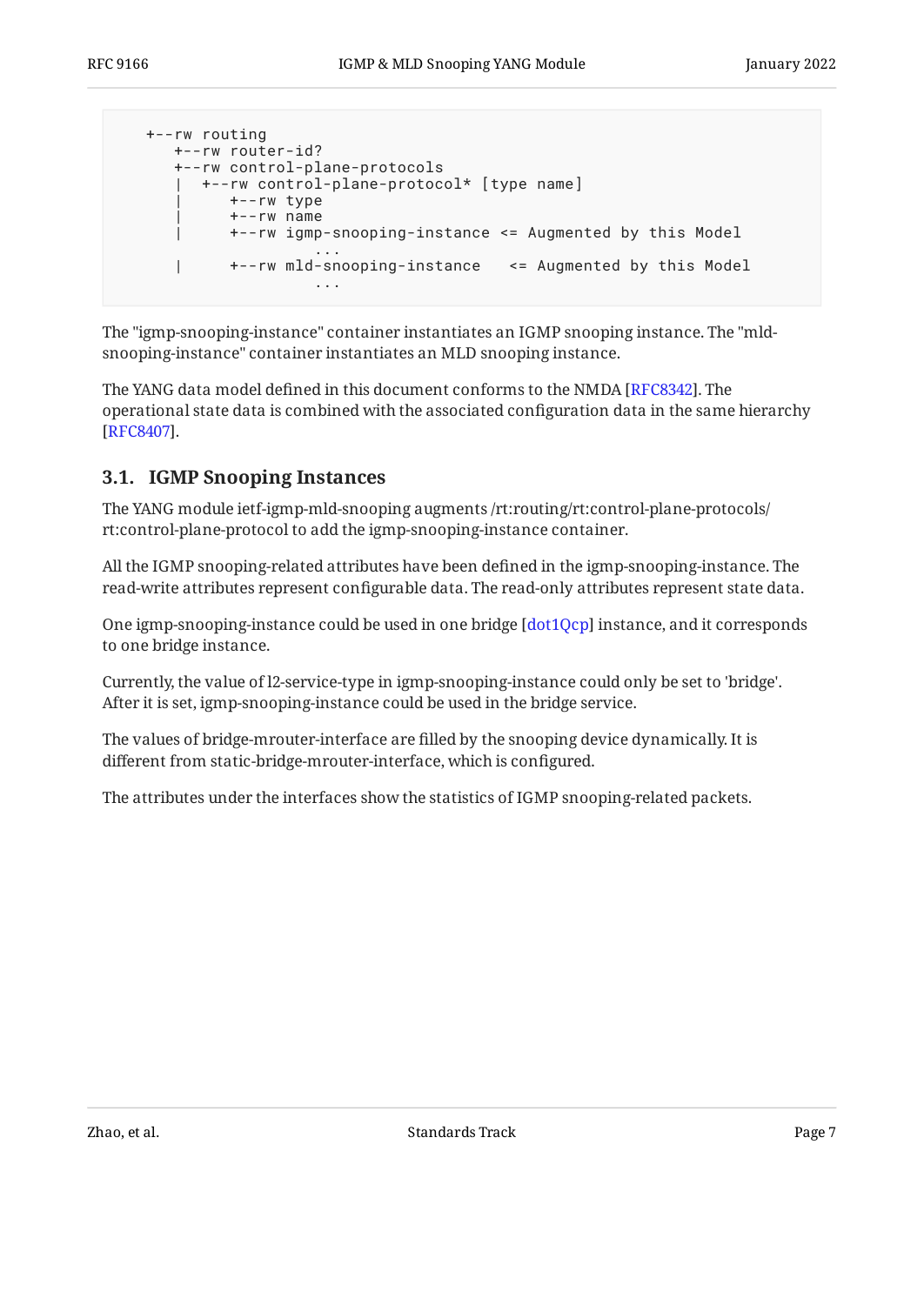```
augment /rt:routing/rt:control-plane-protocols
        /rt:control-plane-protocol:
  +--rw igmp-snooping-instance {igmp-snooping}?
     +--rw l2-service-type? l2-service-type
     +--rw enabled? boolean
     +--rw forwarding-table-type? enumeration
     +--rw explicit-tracking? boolean
            | {explicit-tracking}?
     +--rw lite-exclude-filter? empty
     | {lite-exclude-filter}?
     +--rw send-query? boolean
                                          empty {fast-leave}?
     +--rw last-member-query-interval? uint16
     +--rw query-interval? uint16
     +--rw query-max-response-time? uint16
     +--rw require-router-alert? boolean
            | {require-router-alert}?
     +--rw robustness-variable? uint8
     +--rw static-bridge-mrouter-interface* if:interface-ref
            | {static-mrouter-interface}?
     +--rw igmp-version? uint8
     +--rw querier-source? inet:ipv4-address
     +--rw static-l2-multicast-group* [group source-addr]
           | {static-l2-multicast-group}?
        | +--rw group
        | | rt-types:ipv4-multicast-group-address
        | +--rw source-addr
               | | rt-types:ipv4-multicast-source-address
       | +--rw bridge-outgoing-interface* if:interface-ref
     +--ro entries-count? yang:gauge32
     +--ro bridge-mrouter-interface* if:interface-ref
     +--ro group* [address]
       | +--ro address
              | | rt-types:ipv4-multicast-group-address
        | +--ro mac-address? yang:phys-address
       | +--ro expire? rt-types:timer-value-seconds16
       | +--ro up-time uint32
        | +--ro last-reporter? inet:ipv4-address
        | +--ro source* [address]
          | +--ro address
                 | | rt-types:ipv4-multicast-source-address
          | +--ro bridge-outgoing-interface* if:interface-ref
          | +--ro up-time uint32
          | +--ro expire?
          | | rt-types:timer-value-seconds16
          | +--ro host-count? yang:gauge32
          | | {explicit-tracking}?
          | +--ro last-reporter? inet:ipv4-address
          | +--ro host* [address] {explicit-tracking}?
             | +--ro address inet:ipv4-address
             | +--ro filter-mode filter-mode-type
     +--ro interfaces
        +--ro interface* [name]
          +--ro name if:interface-ref
          +--ro statistics
             +--ro discontinuity-time? yang:date-and-time
             +--ro received
```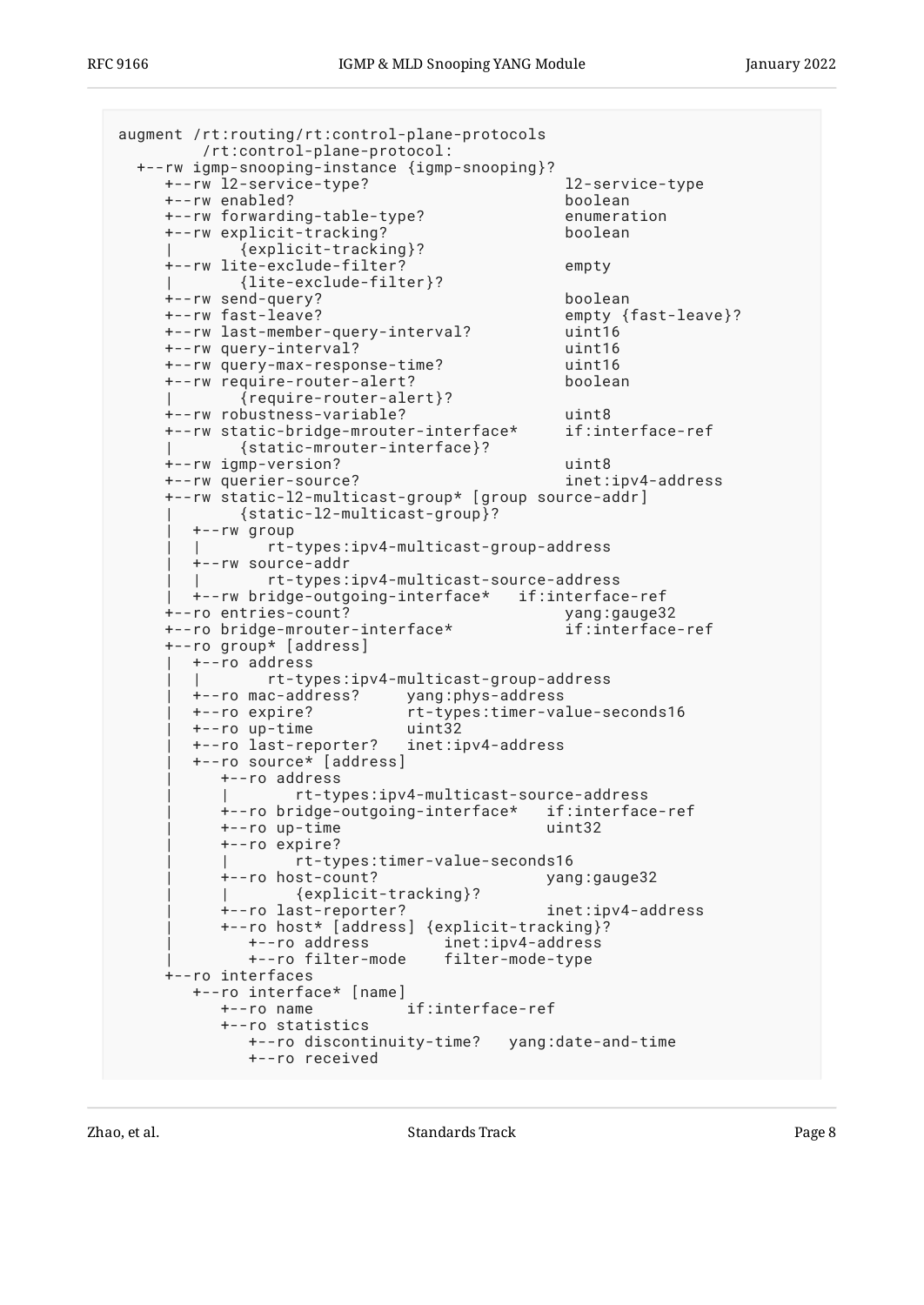| $+--ro$ sent | +--ro query-count?<br>+--ro membership-report-v1-count?<br>+--ro membership-report-v2-count?<br>+--ro membership-report-v3-count?<br>+--ro leave-count?<br>+--ro pim-hello-count? | yang: counter64<br>yang: counter64<br>yang: counter64<br>yang: counter64<br>yang: counter64<br>yang: counter64 |
|--------------|-----------------------------------------------------------------------------------------------------------------------------------------------------------------------------------|----------------------------------------------------------------------------------------------------------------|
|              | +--ro query-count?<br>+--ro membership-report-v1-count?<br>+--ro membership-report-v2-count?<br>+--ro membership-report-v3-count?<br>+--ro leave-count?<br>+--ro pim-hello-count? | yang: counter64<br>yang: counter64<br>yang: counter64<br>yang: counter64<br>yang: counter64<br>yang: counter64 |

### <span id="page-8-0"></span>**[3.2. MLD Snooping Instances](#page-8-0)**

The YANG module ietf-igmp-mld-snooping augments /rt:routing/rt:control-plane-protocols/ rt:control-plane-protocol to add the mld-snooping-instance container. The mld-snoopinginstance could be used in the bridge [ $\text{dot1Qcp}$ ] service to enable MLD snooping.

All the MLD snooping-related attributes have been defined in the mld-snooping-instance. The read-write attributes represent configurable data. The read-only attributes represent state data.

The mld-snooping-instance has a similar structure to IGMP snooping. Some leaves are protocol related. The mld-snooping-instance uses IPv6 addresses and mld-version, while igmp-snoopinginstance uses IPv4 addresses and igmp-version. Statistic counters in each of the above snooping instances are also tailored to the specific protocol type. One mld-snooping-instance could be used in one bridge instance and corresponds to one bridge instance.

Currently, the value of l2-service-type in mld-snooping-instance could only be set to 'bridge'. After it is set, mld-snooping-instance could be used in the bridge service.

The value of bridge-mrouter-interface is filled by the snooping device dynamically. It is different from static-bridge-mrouter-interface, which is configured.

The attributes under the interfaces show the statistics of MLD snooping-related packets.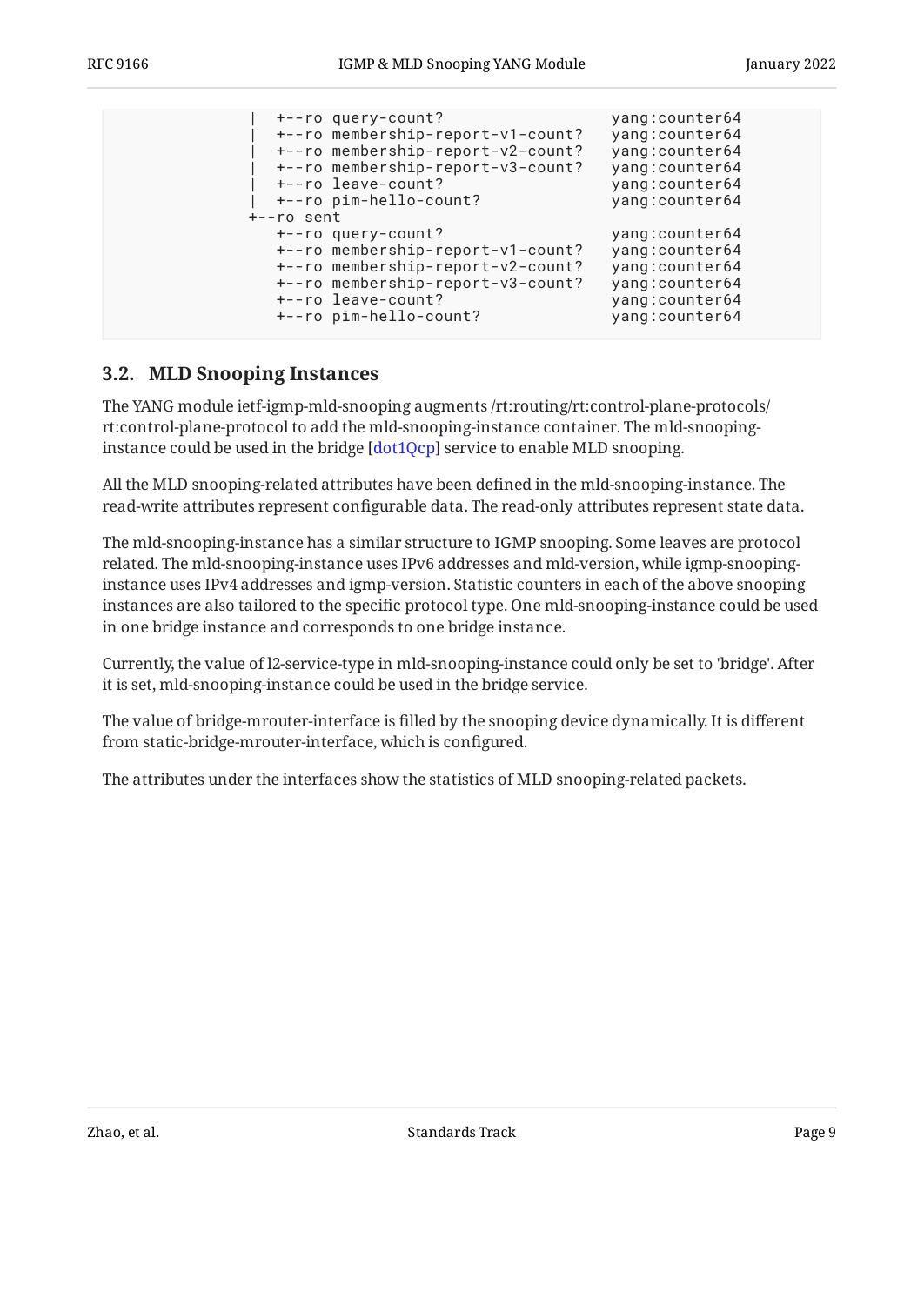```
augment /rt:routing/rt:control-plane-protocols
           /rt:control-plane-protocol:
  +--rw mld-snooping-instance {mld-snooping}?
  +--rw l2-service-type? l2-service-type
     +--rw enabled? boolean
     +--rw forwarding-table-type? enumeration
     +--rw explicit-tracking? boolean
            | {explicit-tracking}?
     +--rw lite-exclude-filter? empty
     | {lite-exclude-filter}?
     +--rw send-query? boolean
                                         empty {fast-leave}?
     +--rw last-member-query-interval? uint16
     +--rw query-interval? uint16
     +--rw query-max-response-time? uint16
     +--rw require-router-alert? boolean
            | {require-router-alert}?
     +--rw robustness-variable? uint8
     +--rw static-bridge-mrouter-interface* if:interface-ref
            | {static-mrouter-interface}?
     +--rw mld-version? uint8
     +--rw querier-source? inet:ipv6-address
     +--rw static-l2-multicast-group* [group source-addr]
           | {static-l2-multicast-group}?
       | +--rw group
       | | rt-types:ipv6-multicast-group-address
       | +--rw source-addr
              | | rt-types:ipv6-multicast-source-address
       | +--rw bridge-outgoing-interface* if:interface-ref
     +--ro entries-count? yang:gauge32
     +--ro bridge-mrouter-interface* if:interface-ref
     +--ro group* [address]
       | +--ro address
              | | rt-types:ipv6-multicast-group-address
       | +--ro mac-address? yang:phys-address
       | +--ro expire? rt-types:timer-value-seconds16
       | +--ro up-time uint32
       | +--ro last-reporter? inet:ipv6-address
       | +--ro source* [address]
          | +--ro address
                 | | rt-types:ipv6-multicast-source-address
          | +--ro bridge-outgoing-interface* if:interface-ref
          | +--ro up-time uint32
          | +--ro expire?
          | | rt-types:timer-value-seconds16
          | +--ro host-count? yang:gauge32
          | | {explicit-tracking}?
          | +--ro last-reporter? inet:ipv6-address
         +--ro host* [address]
            | +--ro address inet:ipv6-address
             | +--ro filter-mode filter-mode-type
     +--ro interfaces
       +--ro interface* [name]
          +--ro name if:interface-ref
          +--ro statistics
            +--ro discontinuity-time? yang:date-and-time
             +--ro received
```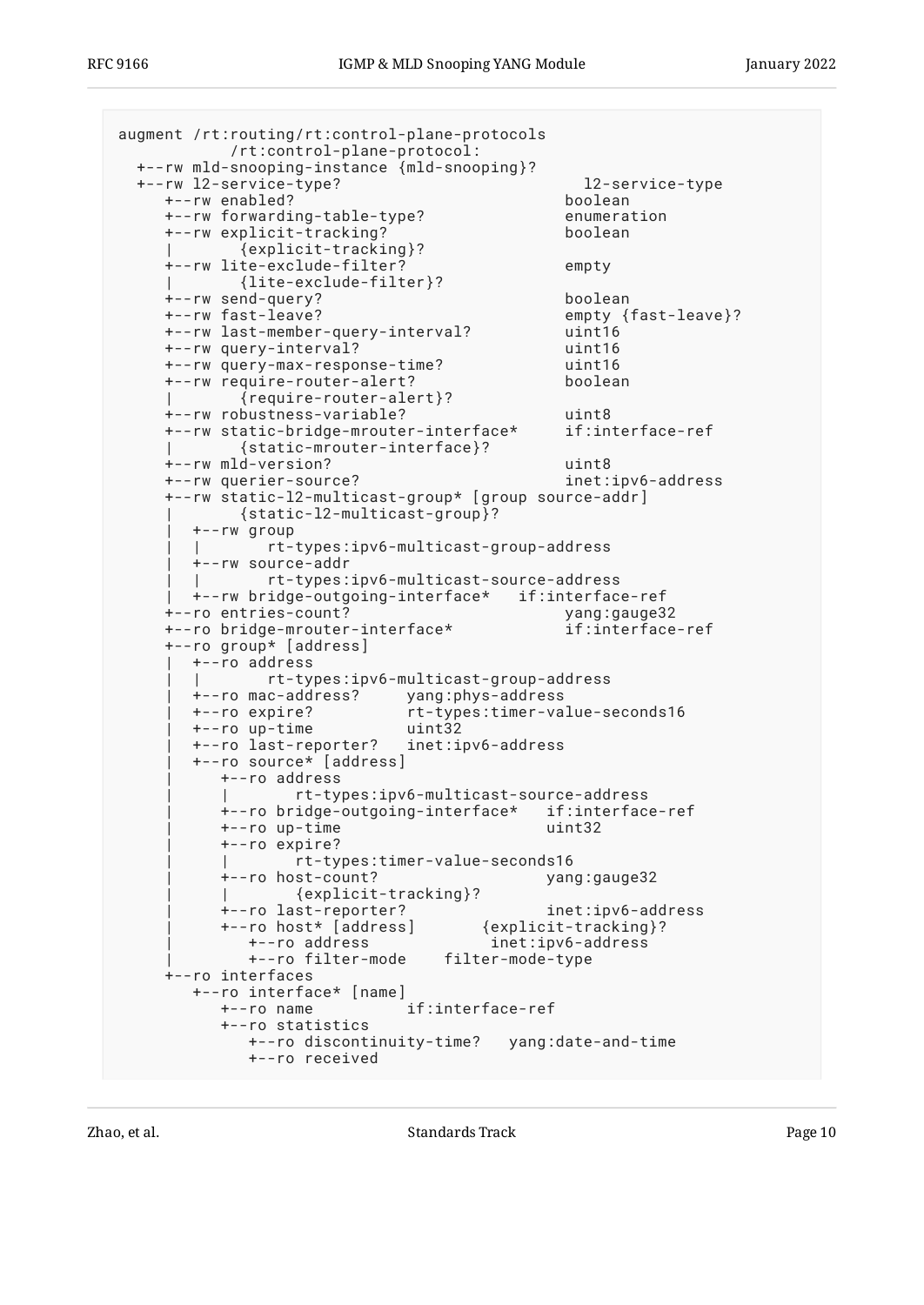| +--ro query-count?<br>+--ro report-v1-count?<br>+--ro report-v2-count?<br>+--ro done-count?<br>+--ro pim-hello-count?<br>+--ro sent | yang:counter64<br>yang: counter64<br>yang:counter64<br>yang: counter64<br>yang: counter64  |
|-------------------------------------------------------------------------------------------------------------------------------------|--------------------------------------------------------------------------------------------|
| +--ro query-count?<br>+--ro report-v1-count?<br>+--ro report-v2-count?<br>+--ro done-count?<br>+--ro pim-hello-count?               | yang:counter64<br>yang: counter64<br>yang: counter64<br>yang: counter64<br>yang: counter64 |

### <span id="page-10-0"></span>**[3.3. Using IGMP and MLD Snooping Instances](#page-10-0)**

The igmp-snooping-instance could be used in the service of bridge  $[\text{dot1Qcp}]$  to configure the IGMP snooping.

For the bridge service, this model augments /dot1q:bridges/dot1q:bridge to use igmp-snoopinginstance. It means IGMP snooping is enabled in the bridge.

It also augments /dot1q:bridges/dot1q:bridge/dot1q:component/dot1q:bridge-vlan/dot1q:vlan to use igmp-snooping-instance. It means IGMP snooping is enabled in the specified VLAN on the bridge.

The mld-snooping-instance could be used in concurrence with igmp-snooping-instance to configure the MLD snooping.

```
augment /dot1q:bridges/dot1q:bridge:
  +--rw igmp-snooping-instance? igmp-mld-snooping-instance-ref
  +--rw mld-snooping-instance? igmp-mld-snooping-instance-ref
augment /dot1q:bridges/dot1q:bridge/dot1q:component
           /dot1q:bridge-vlan/dot1q:vlan:
 +--rw igmp-snooping-instance? igmp-mld-snooping-instance-ref
 +--rw mld-snooping-instance? igmp-mld-snooping-instance-ref
```
### <span id="page-10-1"></span>**[3.4. IGMP and MLD Snooping Actions](#page-10-1)**

IGMP and MLD snooping actions clear the specified IGMP and MLD snooping group tables. If both source X and group Y are specified, only source X from group Y in that specific instance will be cleared.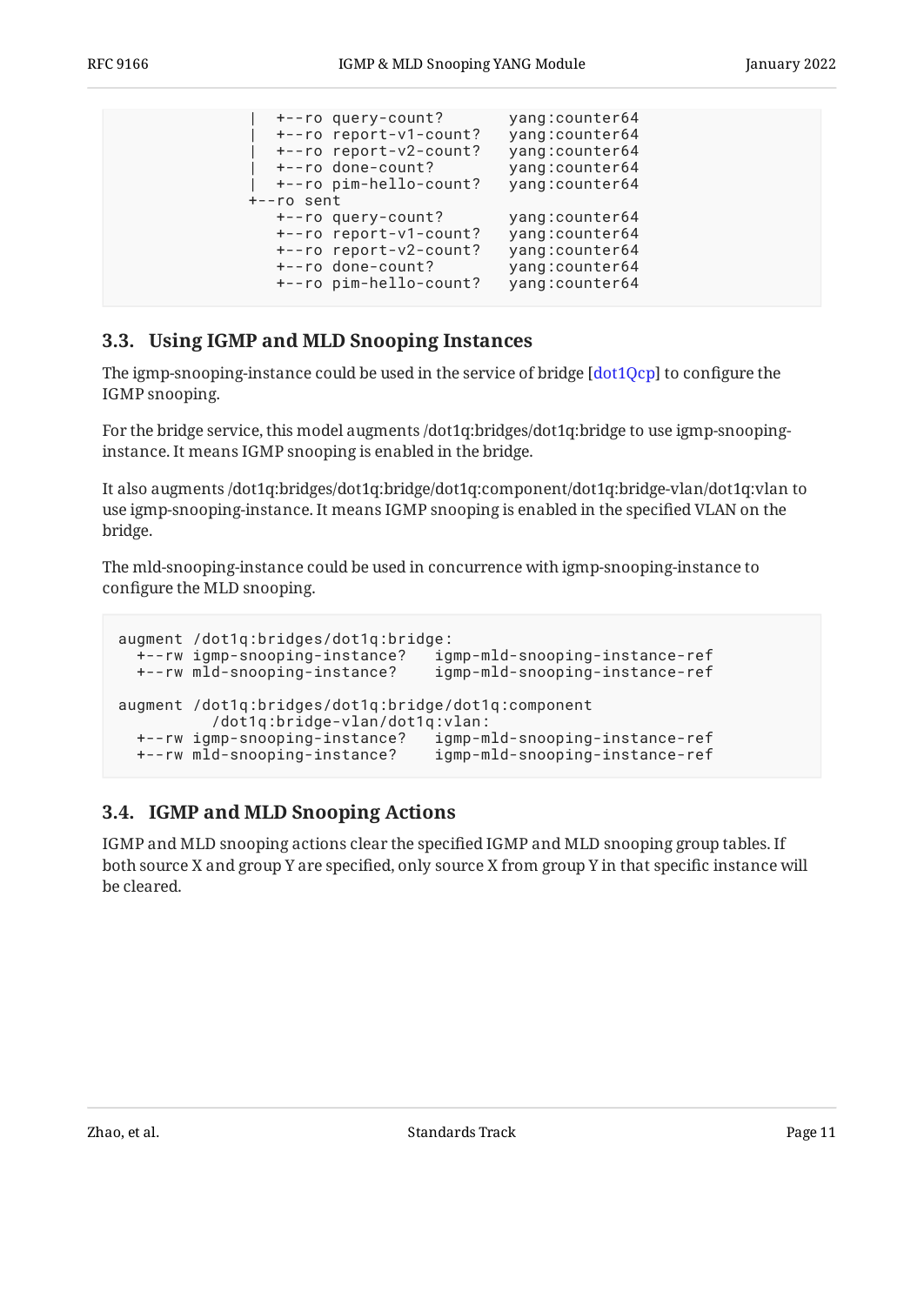```
augment /rt:routing/rt:control-plane-protocols
             /rt:control-plane-protocol:
   +--rw igmp-snooping-instance {igmp-snooping}?
      +---x clear-igmp-snooping-groups {action-clear-groups}?
         +---w input
            +---w group union
                           +---w source rt-types:ipv4-multicast-source-address
augment /rt:routing/rt:control-plane-protocols
             /rt:control-plane-protocol:
   +--rw mld-snooping-instance {mld-snooping}?
      +---x clear-mld-snooping-groups {action-clear-groups}?
        +---w input
            +---w group union
                           rt-types:ipv6-multicast-source-address
```
### <span id="page-11-0"></span>**[4. IGMP and MLD Snooping YANG Module](#page-11-0)**

This module references [RFC1112], [RFC2236], [RFC2710], [RFC3376], [RFC3810], [RFC4541], [[RFC5790\]](#page-31-7), [RFC6636], [RFC6991], [RFC7761], [RFC8343], and [dot1Qcp].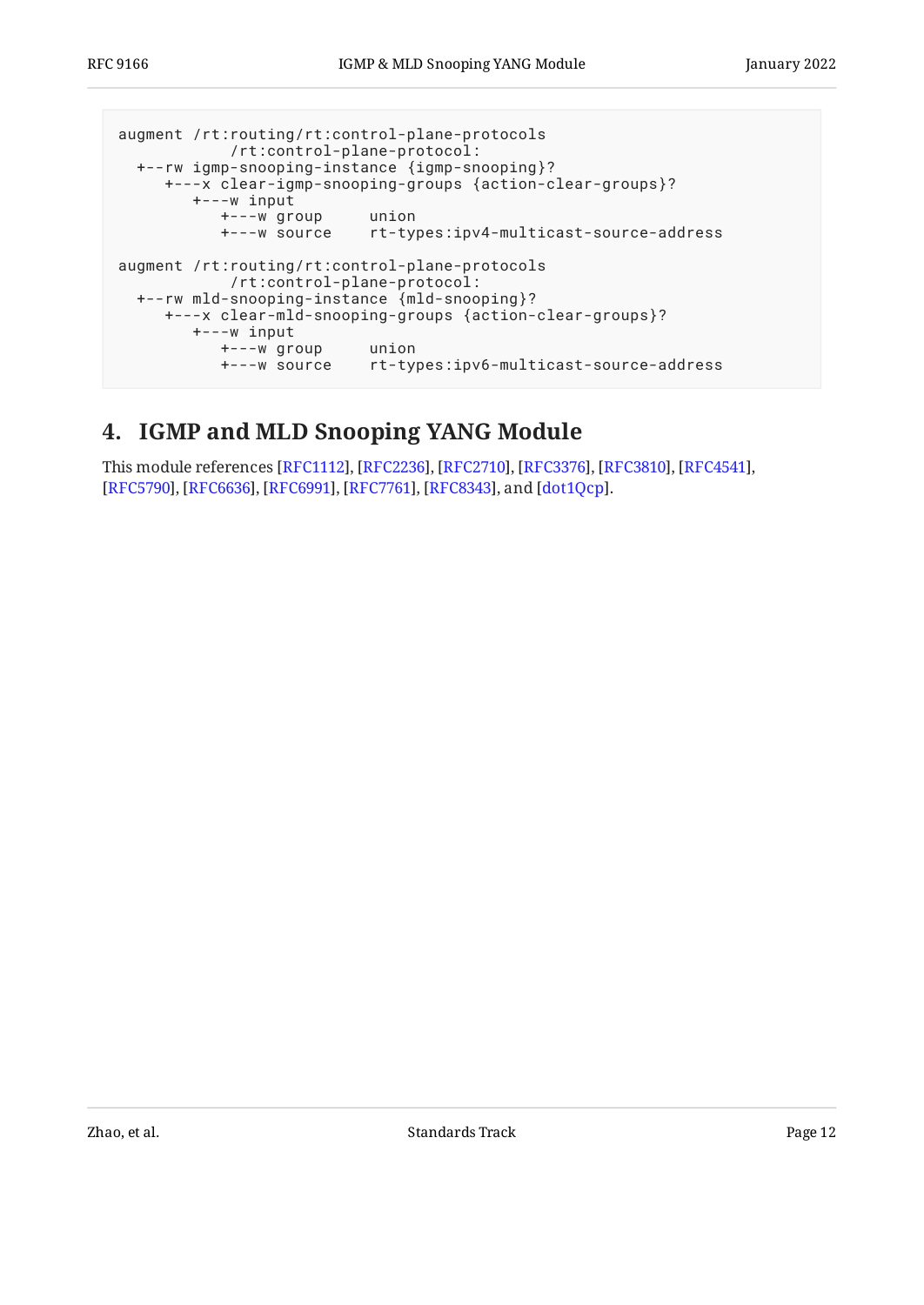```
<CODE BEGINS> file "ietf-igmp-mld-snooping@2022-01-31.yang"
module ietf-igmp-mld-snooping {
   yang-version 1.1;
   namespace "urn:ietf:params:xml:ns:yang:ietf-igmp-mld-snooping";
   prefix ims;
   import ietf-inet-types {
     prefix inet;
     reference
       "RFC 6991: Common YANG Data Types";
 }
   import ietf-yang-types {
     prefix yang;
     reference
       "RFC 6991: Common YANG Data Types";
 }
   import ietf-interfaces {
     prefix if;
     reference
       "RFC 8343: A YANG Data Model for Interface Management";
 }
   import ietf-routing {
     prefix rt;
     reference
       "RFC 8349: A YANG Data Model for Routing Management (NMDA
        Version)";
 }
   import ietf-routing-types {
     prefix rt-types;
     reference
       "RFC 8294: Common YANG Data Types for the Routing Area";
 }
   import ieee802-dot1q-bridge {
     prefix dot1q;
     reference
        "dot1Qcp: IEEE 802.1Qcp-2018 Standard for Local and
        Metropolitan area networks--Bridges and Bridged Networks
        --Amendment 30: YANG Data Model";
   }
   organization
      "IETF PIM Working Group";
  contact<br>"WG Web:
                <http://datatracker.ietf.org/wg/pim/>
      WG List: <mailto:pim@ietf.org>
      Editors: Hongji Zhao
                 <mailto:hongji.zhao@ericsson.com>
                 Xufeng Liu
                 <mailto:xufeng.liu.ietf@gmail.com>
                 Yisong Liu
                 <mailto:liuyisong@chinamobile.com>
                 Anish Peter
```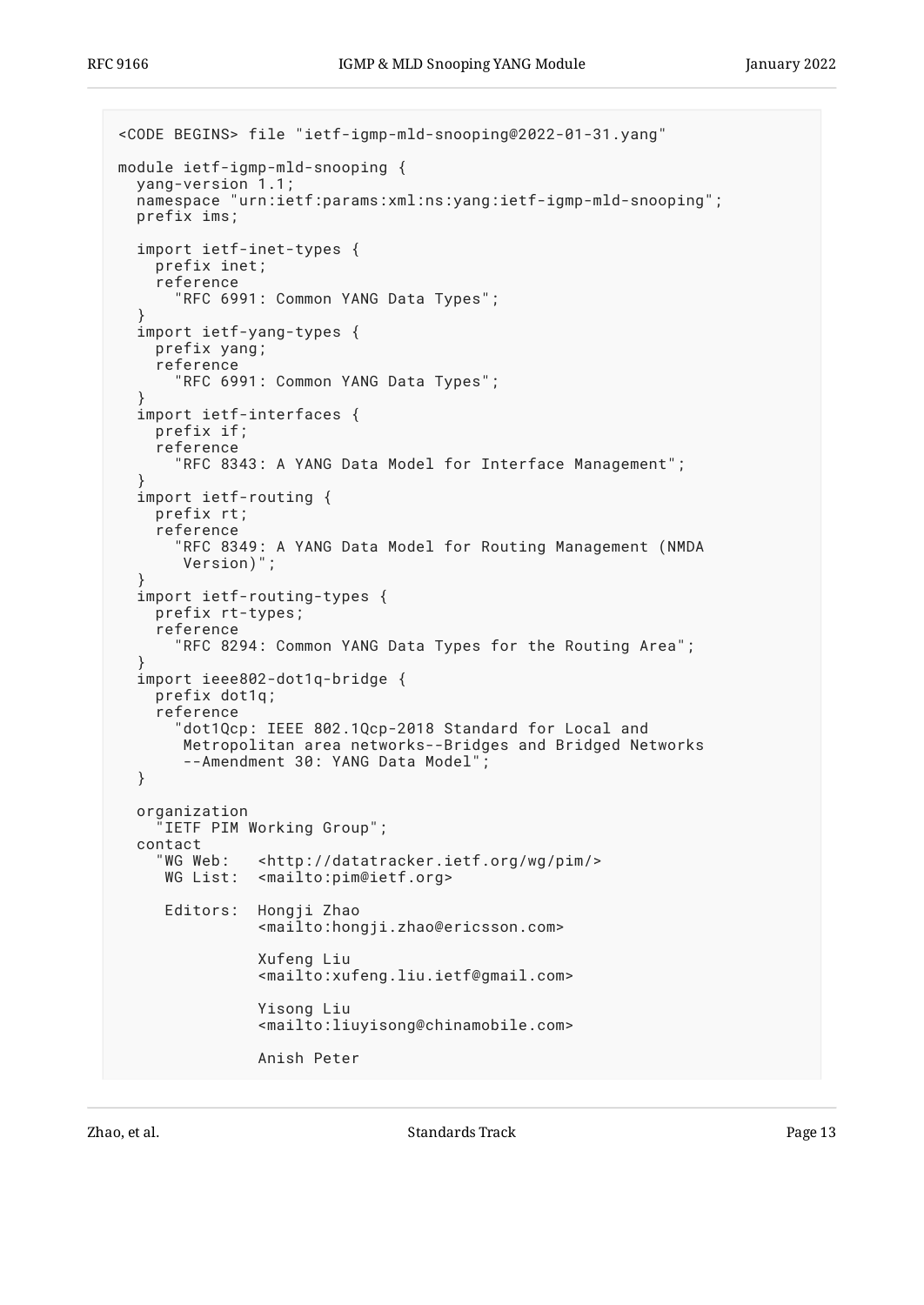```
 <mailto:anish.ietf@gmail.com>
              Mahesh Sivakumar
              <mailto:sivakumar.mahesh@gmail.com>
   ";
 description
   "The module defines a collection of YANG definitions common for
    all devices that implement Internet Group Management Protocol
    (IGMP) and Multicast Listener Discovery (MLD) snooping, which is
    described in RFC 4541.
    Copyright (c) 2022 IETF Trust and the persons identified as
    authors of the code. All rights reserved.
    Redistribution and use in source and binary forms, with or
    without modification, is permitted pursuant to, and subject to
    the license terms contained in, the Revised BSD License set
    forth in Section 4.c of the IETF Trust's Legal Provisions
    Relating to IETF Documents
    (http://trustee.ietf.org/license-info).
    This version of this YANG module is part of RFC 9166; see the
    RFC itself for full legal notices.";
 revision 2022-01-31 {
   description
     "Initial revision.";
   reference
     "RFC 9166: A YANG Data Model for Internet Group Management
      Protocol (IGMP) and Multicast Listener Discovery (MLD)
      Snooping";
 }
 /*
  * Features
  */
 feature igmp-snooping {
   description
     "Support IGMP snooping.";
   reference
     "RFC 4541: Considerations for Internet Group Management
      Protocol (IGMP) and Multicast Listener Discovery (MLD)
      Snooping Switches";
 }
 feature mld-snooping {
   description
     "Support MLD snooping.";
   reference
     "RFC 4541: Considerations for Internet Group Management
      Protocol (IGMP) and Multicast Listener Discovery (MLD)
      Snooping Switches";
 }
 feature fast-leave {
   description
```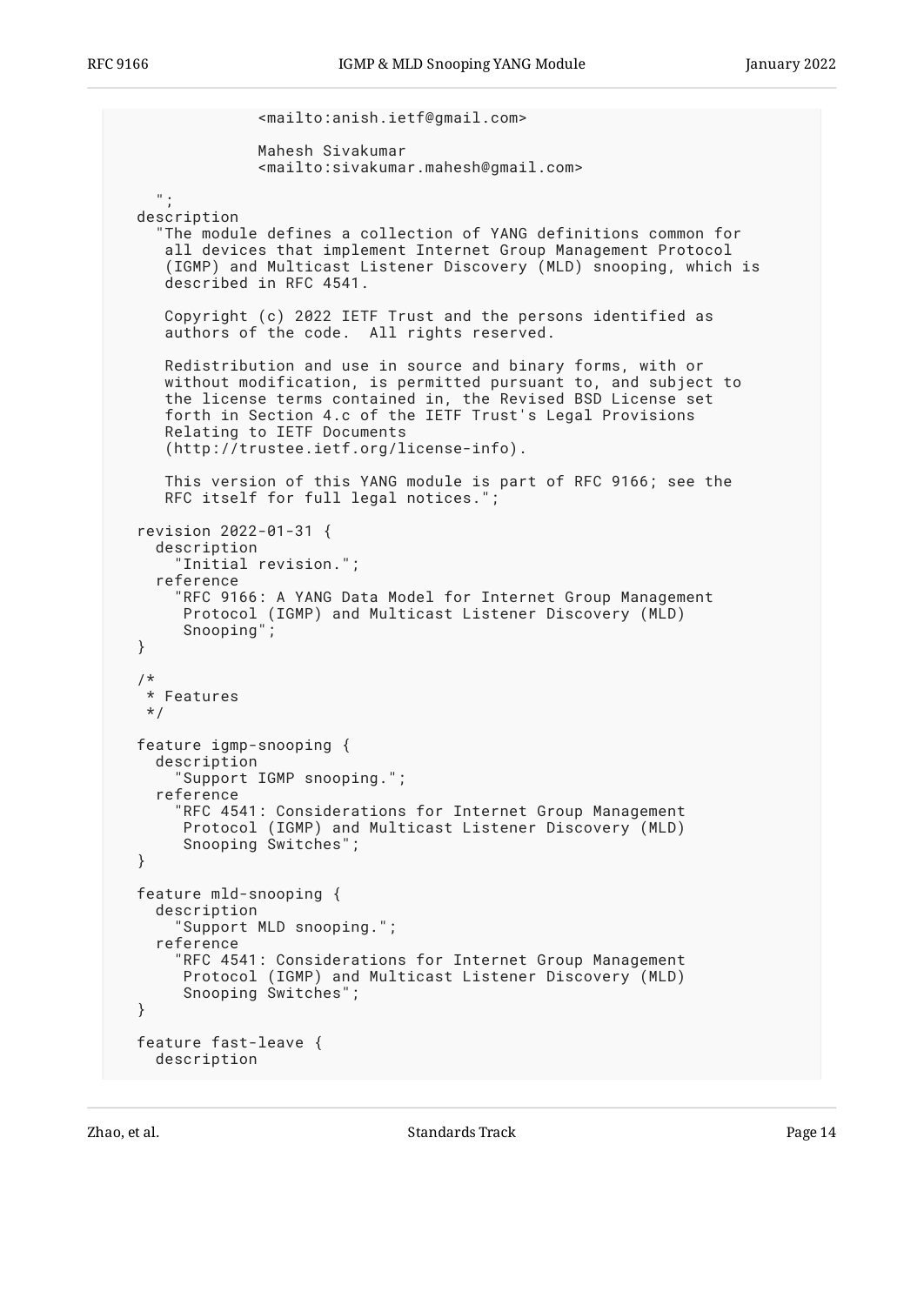```
 "Support configuration of fast leave. The fast leave feature
      does not send last member query messages to hosts.";
   reference
     "RFC 3376: Internet Group Management Protocol, Version 3";
 }
 feature static-l2-multicast-group {
   description
     "Support configuration of static L2 multicast group.";
 }
 feature static-mrouter-interface {
   description
     "Support multicast router interface explicitly configured
      by management.";
   reference
      "RFC 4541: Considerations for Internet Group Management
      Protocol (IGMP) and Multicast Listener Discovery (MLD)
      Snooping Switches";
 }
 feature action-clear-groups {
   description
     "Support clearing statistics by action for IGMP and MLD
      snooping.";
 }
 feature require-router-alert {
   description
     "Support configuration of require-router-alert.";
   reference
     "RFC 3376: Internet Group Management Protocol, Version 3";
 }
 feature lite-exclude-filter {
   description
     "Enable the support of the simplified EXCLUDE filter.";
   reference
     "RFC 5790: Lightweight Internet Group Management Protocol
      Version 3 (IGMPv3) and Multicast Listener Discovery Version
      2 (MLDv2) Protocols";
 }
 feature explicit-tracking {
   description
      "Support configuration of per-instance explicit-tracking.";
   reference
     "RFC 6636: Tuning the Behavior of the Internet Group Management
      Protocol (IGMP) and Multicast Listener Discovery (MLD) for
      Routers in Mobile and Wireless Networks";
 }
 /* identities */
 identity l2-service-type {
   description
     "Base identity for L2 service type in IGMP and MLD snooping.";
 }
```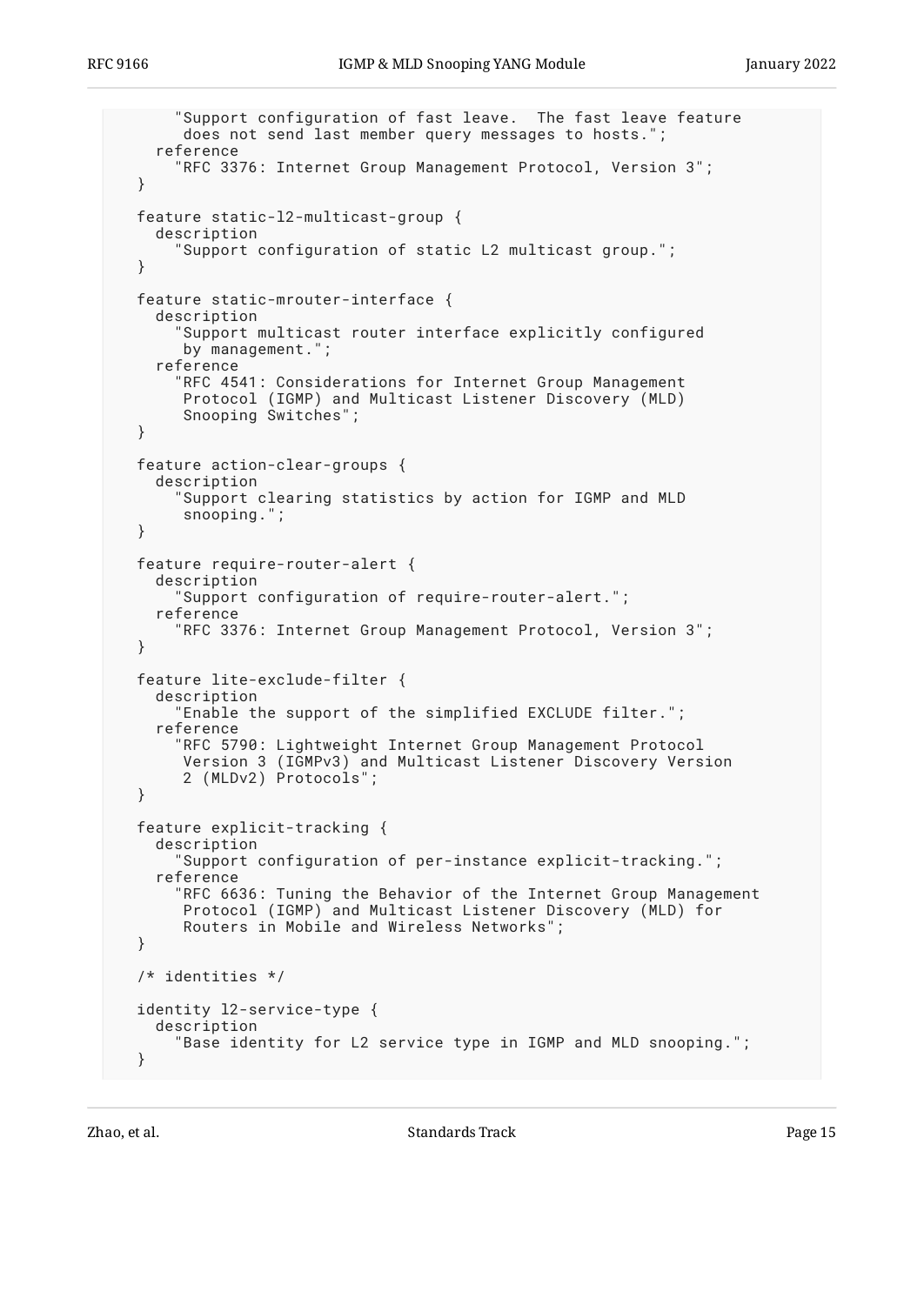```
 identity bridge {
   base l2-service-type;
   description
     "This identity represents bridge service.";
 }
 identity filter-mode {
   description
     "Base identity for filter mode in IGMP and MLD snooping.";
 }
 identity include {
   base filter-mode;
   description
     "This identity represents include mode.";
 }
 identity exclude {
   base filter-mode;
   description
     "This identity represents exclude mode.";
 }
 identity igmp-snooping {
   base rt:control-plane-protocol;
   description
     "IGMP snooping.";
 }
 identity mld-snooping {
   base rt:control-plane-protocol;
   description
     "MLD snooping.";
 }
 /*
 * Typedefs
  */
 typedef l2-service-type {
   type identityref {
     base l2-service-type;
   }
   description
     "The L2 service type used with IGMP and MLD
      snooping.";
 }
 typedef filter-mode-type {
   type identityref {
     base filter-mode;
   }
   description
     "The host filter mode.";
 }
 typedef igmp-mld-snooping-instance-ref {
```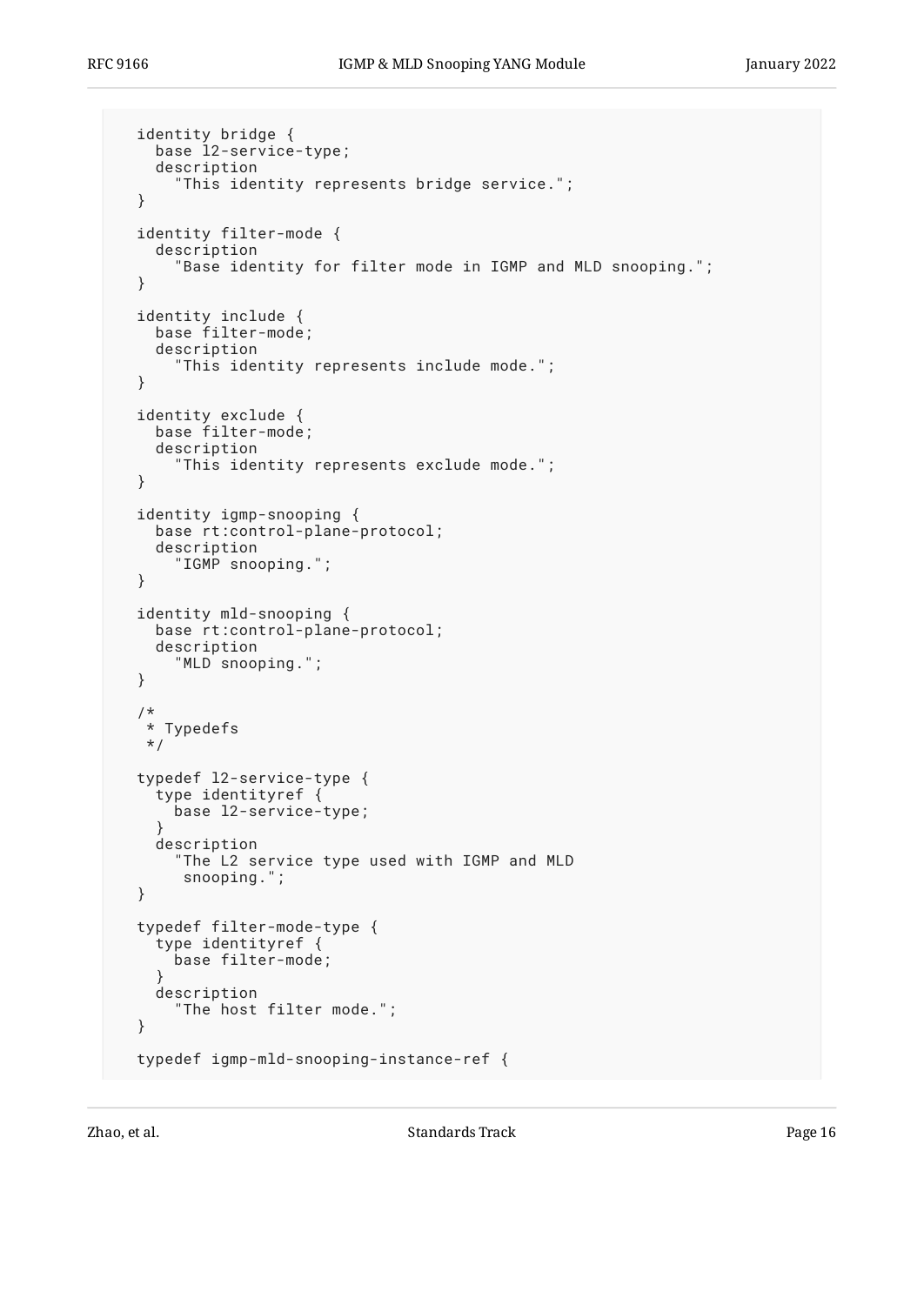```
 type leafref {
      path "/rt:routing/rt:control-plane-protocols"
          + "/rt:control-plane-protocol/rt:name";
 }
     description
       "This type is used by data models that need to
        reference IGMP or MLD snooping instance.";
  }
   /*
   * Groupings
   */
  grouping instance-config-attributes-igmp-mld-snooping {
    description
       "IGMP and MLD snooping configuration of each VLAN.";
     leaf enabled {
      type boolean;
       default "false";
      description
         "Set the value to true to enable IGMP and MLD snooping.";
 }
     leaf forwarding-table-type {
       type enumeration {
         enum mac {
           description
             "MAC-based lookup mode.";
 }
         enum ip {
           description
             "IP-based lookup mode.";
         }
       }
      default "ip";
      description
         "The default forwarding table type is ip.";
 }
     leaf explicit-tracking {
      if-feature "explicit-tracking";
      type boolean;
      default "false";
       description
          "Track the IGMPv3 and MLDv2 snooping membership reports
          from individual hosts. It contributes to saving network
          resources and shortening leave latency.";
 }
     leaf lite-exclude-filter {
      if-feature "lite-exclude-filter";
       type empty;
      description
         "For IGMP snooping, the presence of this
          leaf enables the support of the simplified EXCLUDE filter
          in the Lightweight IGMPv3 protocol, which simplifies the
          standard versions of IGMPv3.
          For MLD Snooping, the presence of this
          leaf enables the support of the simplified EXCLUDE filter
          in the Lightweight MLDv2 protocol, which simplifies the
          standard versions of MLDv2.";
```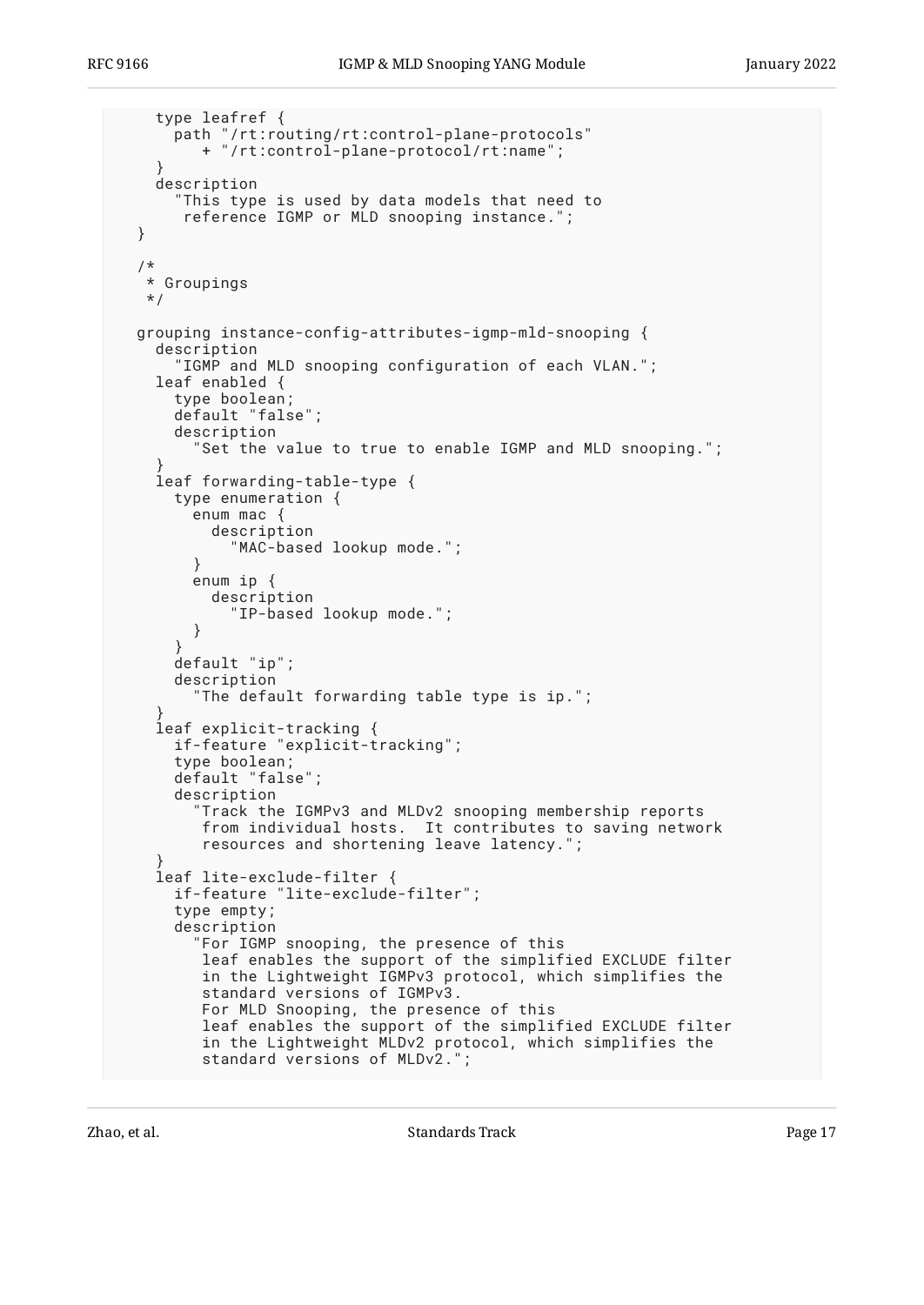```
 reference
         "RFC 5790: Lightweight Internet Group Management Protocol
          Version 3 (IGMPv3) and Multicast Listener Discovery Version
          2 (MLDv2) Protocols";
 }
    leaf send-query {
      type boolean;
      default "false";
      description
         "When it is true, this switch will send out a periodic IGMP
          General Query Message or MLD General Query Message.";
 }
    leaf fast-leave {
      if-feature "fast-leave";
       type empty;
       description
         "When fast leave is enabled, the software assumes
         that no more than one host is present on each VLAN port.";
 }
    leaf last-member-query-interval {
      type uint16 {
       range "10..10230";
       }
      units "deciseconds";
      default "10";
      description
 "Last Member Query Interval, which may be tuned to modify
 the leave latency of the network.
         It is represented in units of 1/10 second.";
       reference
         "RFC 3376: Internet Group Management Protocol, Version 3,
         Section 8.8";
 }
    leaf query-interval {
      type uint16;
      units "seconds";
       default "125";
      description
         "The Query Interval is the interval between General Queries
          sent by the Querier.";
       reference
         "RFC 3376: Internet Group Management Protocol, Version 3,
          Sections 4.1.7, 8.2, and 8.14.2";
 }
    leaf query-max-response-time {
      type uint16;
       units "deciseconds";
      default "100";
      description
         "Query maximum response time specifies the maximum time
          allowed before sending a responding report.
          It is represented in units of 1/10 second.";
       reference
         "RFC 3376: Internet Group Management Protocol, Version 3,
          Sections 4.1.1, 8.3, and 8.14.3";
 }
    leaf require-router-alert {
      if-feature "require-router-alert";
```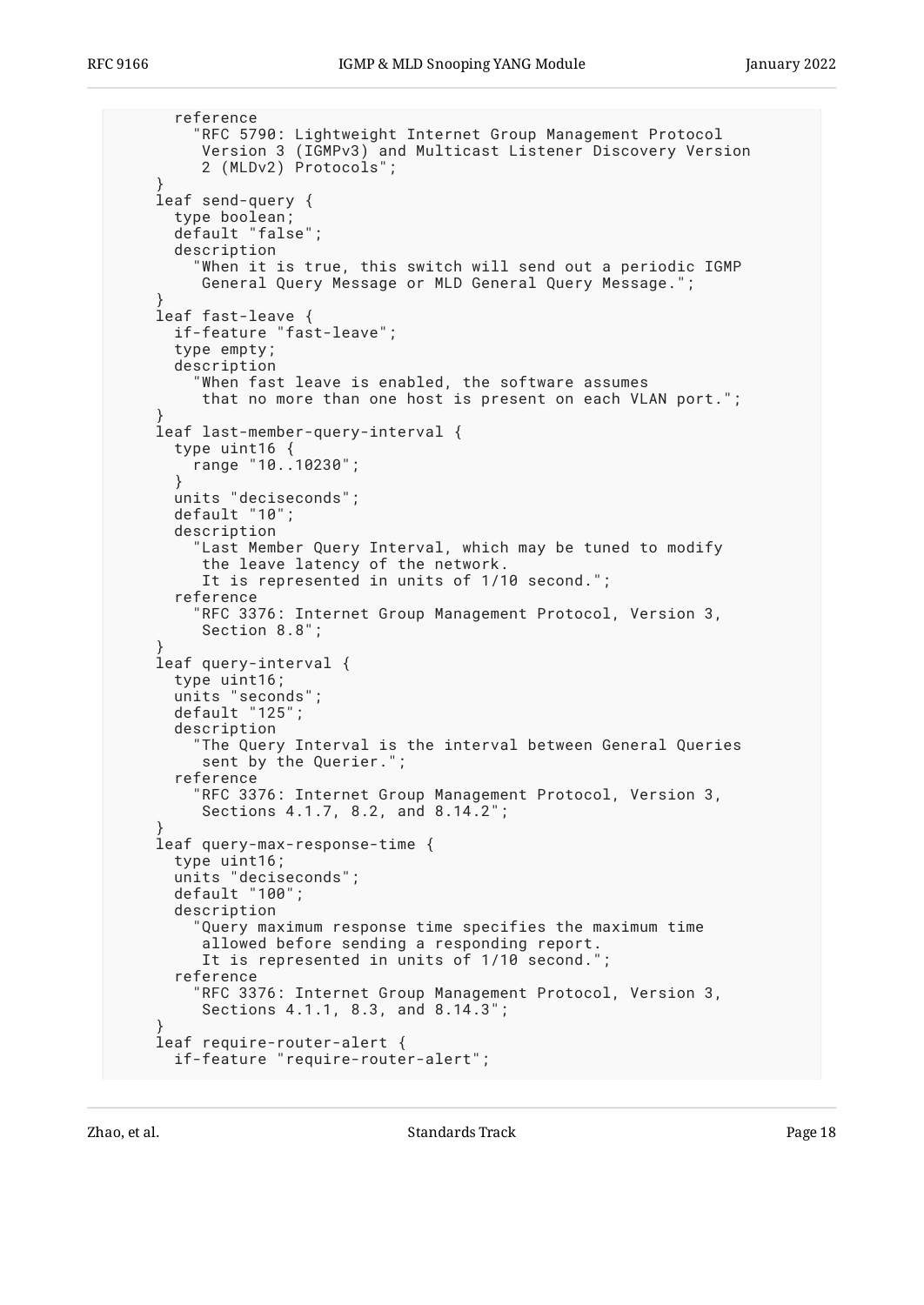```
 type boolean;
       default "false";
       description
         "When the value is true, a router alert should exist
          in the IP header of the IGMP or MLD packet. If it
          doesn't exist, the IGMP or MLD packet will be ignored.";
       reference
         "RFC 3376: Internet Group Management Protocol, Version 3,
         Sections 9.1, 9.2, and 9.3";
 }
    leaf robustness-variable {
       type uint8 {
         range "1..7";
 }
      default "2";
      description
         "Querier's Robustness Variable allows tuning for the
         expected packet loss on a network.";
       reference
         "RFC 3376: Internet Group Management Protocol, Version 3,
          Sections 4.1.6, 8.1, and 8.14.1";
 }
    leaf-list static-bridge-mrouter-interface {
     when 'derived-from-or-self(../12-service-type,"ims:bridge")';
     if-feature "static-mrouter-interface";
       type if:interface-ref;
       description
         "Static mrouter interface in bridge forwarding";
 }
  } // instance-config-attributes-igmp-mld-snooping
  grouping instance-state-group-attributes-igmp-mld-snooping {
    description
       "Attributes for both IGMP and MLD snooping groups.";
    leaf mac-address {
      type yang:phys-address;
       description
         "Destination MAC address for L2 multicast.";
 }
    leaf expire {
      type rt-types:timer-value-seconds16;
      units "seconds";
      description
         "The time left before multicast group timeout.";
 }
    leaf up-time {
       type uint32;
      units "seconds";
      mandatory true;
      description
         "The time elapsed since the L2 multicast record was
          created.";
 }
  } // instance-state-group-attributes-igmp-mld-snooping
  grouping instance-state-attributes-igmp-mld-snooping {
    description
       "State attributes for IGMP or MLD snooping instance.";
```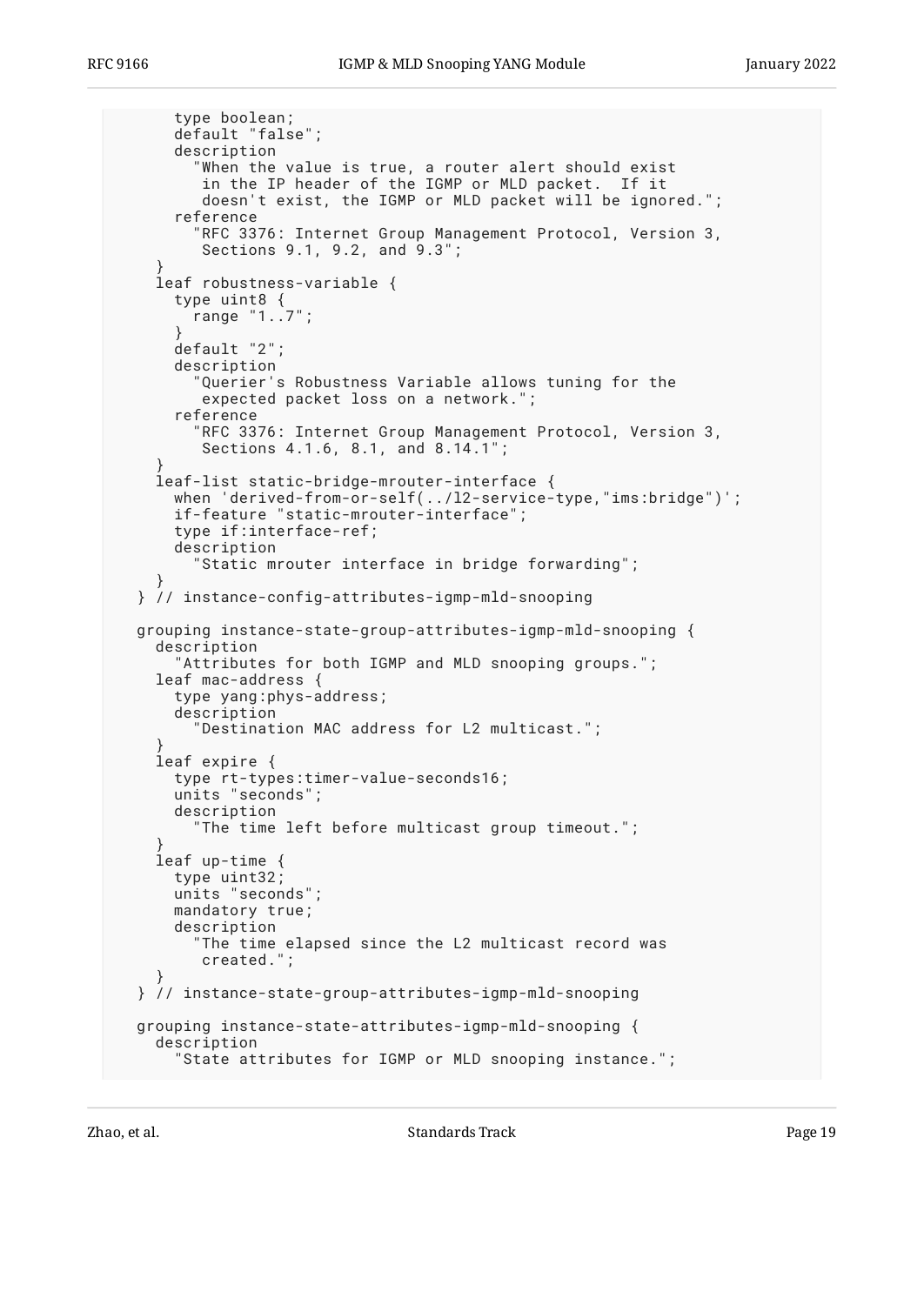```
 leaf entries-count {
       type yang:gauge32;
       config false;
       description
         The number of L2 multicast entries in IGMP and MLD
          snooping.";
 }
    leaf-list bridge-mrouter-interface {
      when 'derived-from-or-self(../l2-service-type,"ims:bridge")';
       type if:interface-ref;
      config false;
       description
         "Indicates a list of mrouter interfaces dynamically learned
          in a bridge. When this switch receives IGMP/MLD queries
          from a multicast router on an interface, the interface will
          become an mrouter interface for IGMP/MLD snooping.";
 }
  } // instance-config-attributes-igmp-mld-snooping
  grouping instance-state-source-attributes-igmp-mld-snooping {
    description
       "State attributes for IGMP or MLD snooping instance.";
    leaf-list bridge-outgoing-interface {
      when 'derived-from-or-self(../../../l2-service-type,
            "ims:bridge")'
      type if:interface-ref;
       description
         "Outgoing interface in bridge forwarding.";
 }
    leaf up-time {
       type uint32;
      units "seconds";
      mandatory true;
      description
         "The time elapsed since L2 multicast record was created.";
 }
    leaf expire {
      type rt-types:timer-value-seconds16;
      units "seconds";
      description
         "The time left before multicast group timeout.";
 }
    leaf host-count {
      if-feature "explicit-tracking";
       type yang:gauge32;
      description
         "The number of host addresses.";
 }
  } // instance-state-source-attributes-igmp-mld-snooping
  grouping igmp-snooping-statistics {
    description
       "The statistics attributes for IGMP snooping.";
    leaf query-count {
       type yang:counter64;
       description
         "The number of Membership Query messages.";
       reference
```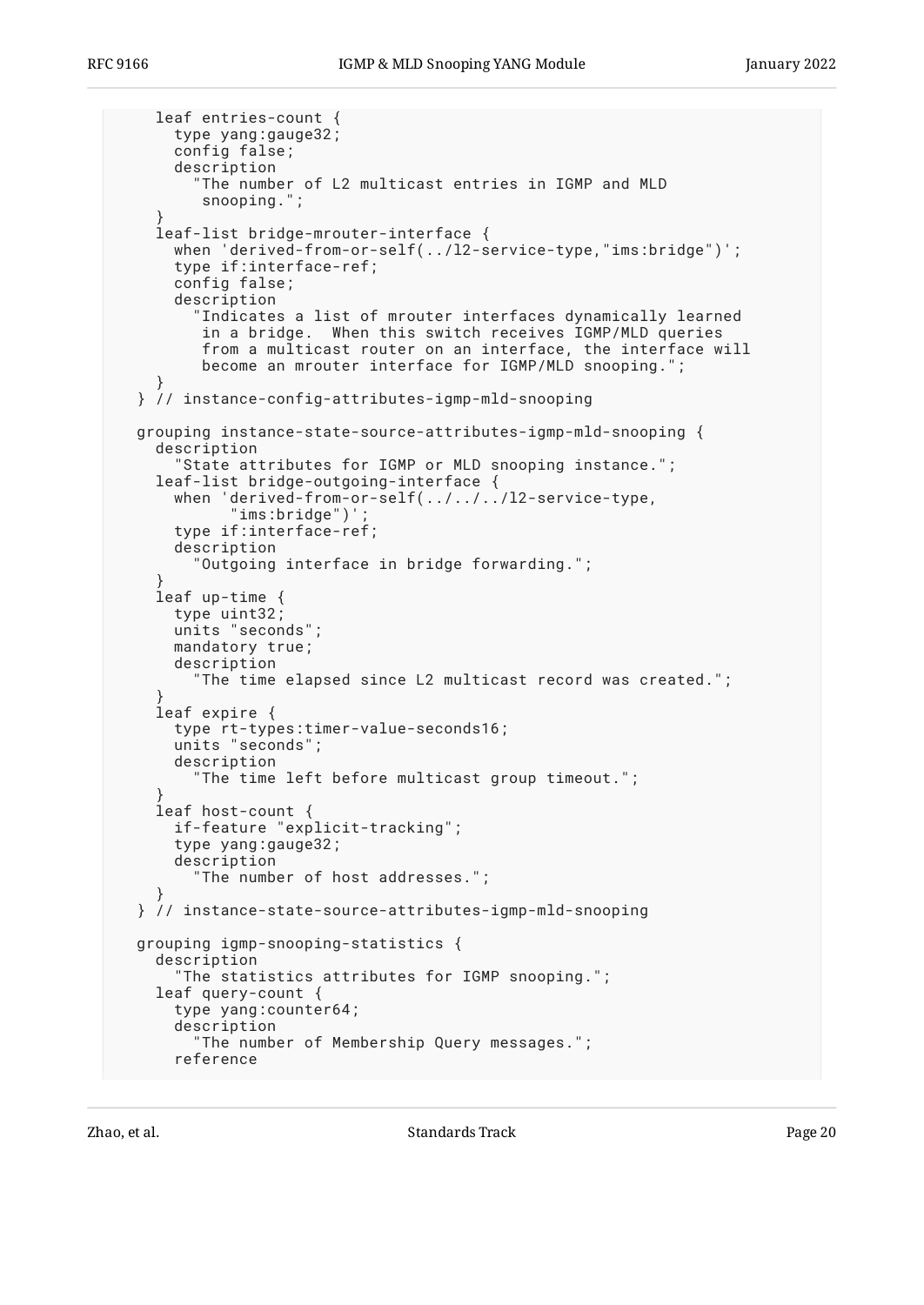```
 "RFC 2236: Internet Group Management Protocol, Version 2";
 }
     leaf membership-report-v1-count {
      type yang:counter64;
       description
         "The number of Version 1 Membership Report messages.";
       reference
         "RFC 1112: Host extensions for IP multicasting";
 }
     leaf membership-report-v2-count {
      type yang:counter64;
       description
         "The number of Version 2 Membership Report messages.";
       reference
         "RFC 2236: Internet Group Management Protocol, Version 2";
 }
     leaf membership-report-v3-count {
       type yang:counter64;
       description
         "The number of Version 3 Membership Report messages.";
       reference
         "RFC 3376: Internet Group Management Protocol, Version 3";
 }
     leaf leave-count {
      type yang:counter64;
       description
         "The number of Leave Group messages.";
       reference
         "RFC 2236: Internet Group Management Protocol, Version 2";
 }
     leaf pim-hello-count {
       type yang:counter64;
       description
         "The number of PIM hello messages.";
       reference
         'RFC 7761: Protocol Independent Multicast - Sparse Mode
          (PIM-SM): Protocol Specification (Revised)";
 }
  } // igmp-snooping-statistics
  grouping mld-snooping-statistics {
     description
       "The statistics attributes for MLD snooping.";
    leaf query-count {
       type yang:counter64;
       description
         "The number of Multicast Listener Query messages.";
       reference
         "RFC 3810: Multicast Listener Discovery Version 2 (MLDv2)
          for IPv6";
 }
     leaf report-v1-count {
      type yang:counter64;
      description
         "The number of Version 1 Multicast Listener Report.";
       reference
         "RFC 2710: Multicast Listener Discovery (MLD) for IPv6";
     }
```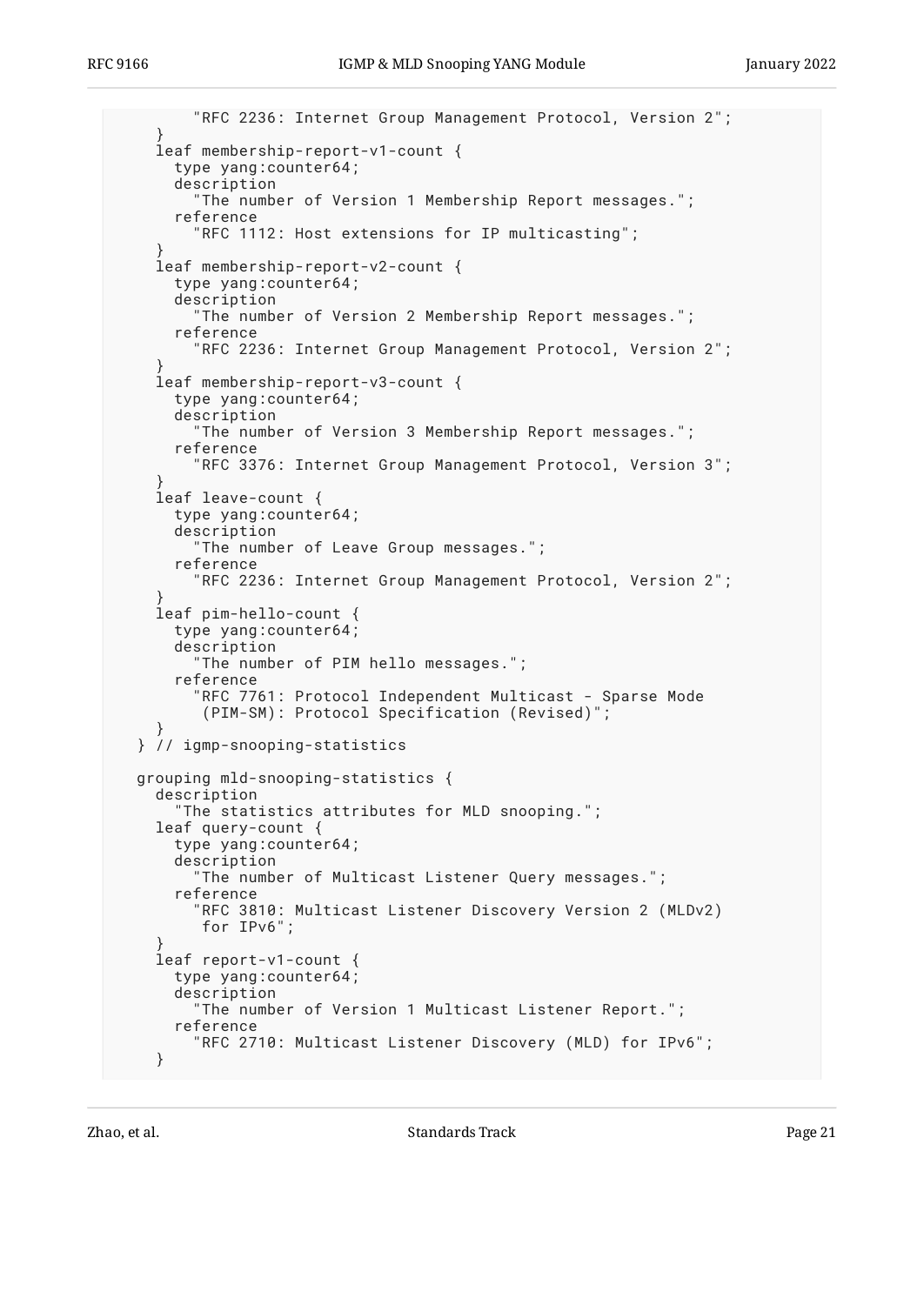```
 leaf report-v2-count {
       type yang:counter64;
       description
         "The number of Version 2 Multicast Listener Report.";
       reference
         "RFC 3810: Multicast Listener Discovery Version 2 (MLDv2)
          for IPv6";
 }
    leaf done-count {
      type yang:counter64;
       description
         "The number of Version 1 Multicast Listener Done.";
       reference
         "RFC 2710: Multicast Listener Discovery (MLD) for IPv6";
 }
    leaf pim-hello-count {
      type yang:counter64;
       description
         "The number of PIM hello messages.";
       reference
         "RFC 7761: Protocol Independent Multicast - Sparse Mode
          (PIM-SM): Protocol Specification (Revised)";
 }
  } // mld-snooping-statistics
 augment "/rt:routing/rt:control-plane-protocols"
 + "/rt:control-plane-protocol" {
 when 'derived-from-or-self(rt:type, "ims:igmp-snooping")' {
       description
         "This container is only valid for IGMP snooping.";
 }
    description
       "IGMP snooping augmentation to control-plane protocol
       configuration and state.";
 container igmp-snooping-instance {
 if-feature "igmp-snooping";
       description
         "IGMP snooping instance to configure igmp-snooping.";
       leaf l2-service-type {
        type l2-service-type;
         default "bridge";
         description
           "It indicates bridge or other services.";
       }
      uses instance-config-attributes-igmp-mld-snooping;
       leaf igmp-version {
         type uint8 {
        \frac{1}{2} range "1..3";
 }
        default "2";
         description
           "IGMP version.";
 }
       leaf querier-source {
         type inet:ipv4-address;
         description
           "The source address of the IGMP General Query message,
            which is sent out by this switch.";
```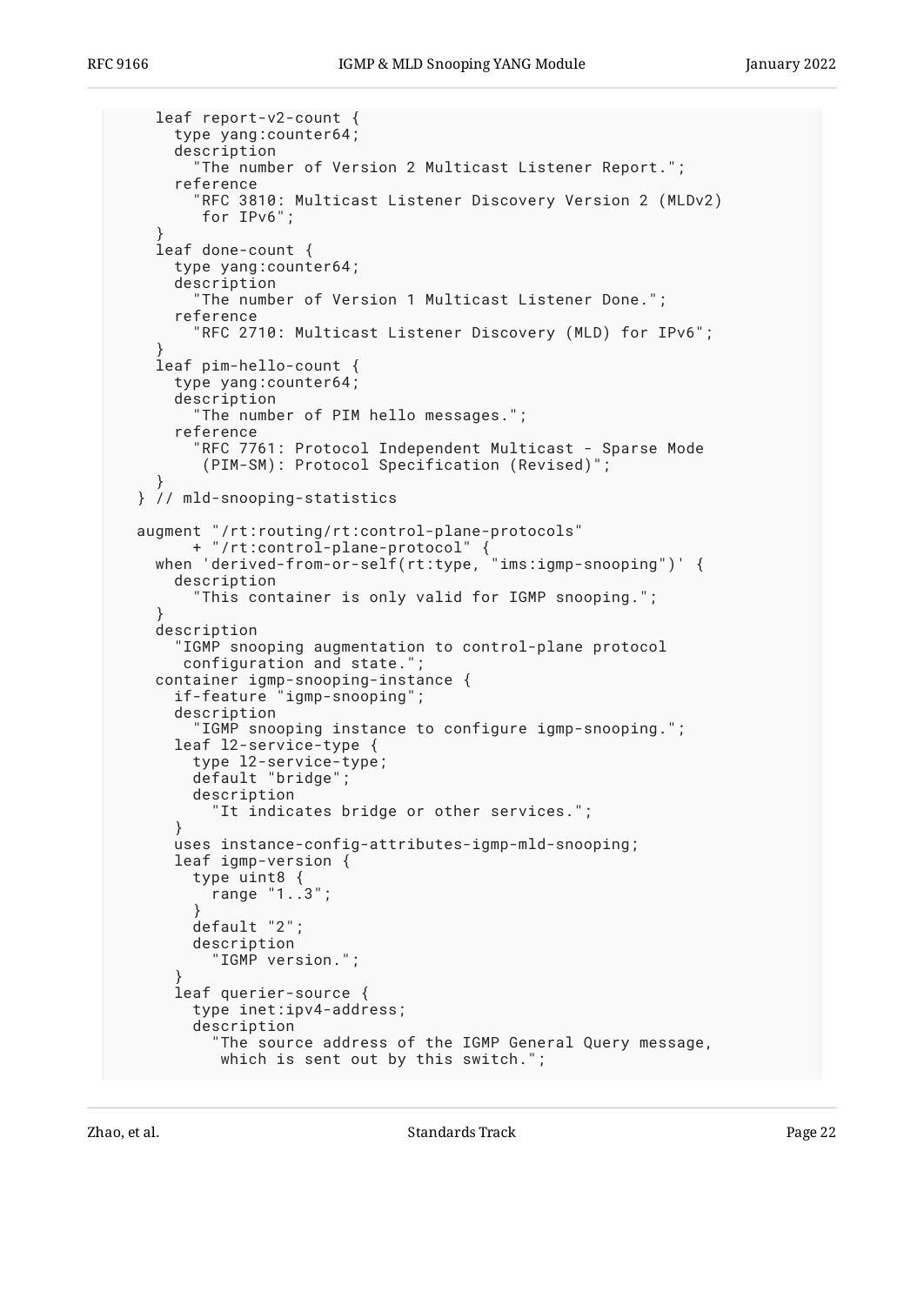```
 }
      list static-l2-multicast-group {
        if-feature "static-l2-multicast-group";
        key "group source-addr";
        description
           "A static multicast route, (*,G) or (S,G).";
        leaf group {
          type rt-types:ipv4-multicast-group-address;
          description
            "Multicast group IPv4 address.";
 }
        leaf source-addr {
          type rt-types:ipv4-multicast-source-address;
          description
             "Multicast source IPv4 address.";
 }
        leaf-list bridge-outgoing-interface {
 when 'derived-from-or-self(../../l2-service-type,
 "ims:bridge")';
          type if:interface-ref;
          description
            "Outgoing interface in bridge forwarding.";
 }
      } // static-l2-multicast-group
      uses instance-state-attributes-igmp-mld-snooping;
 list group {
 key "address";
        config false;
        description
          "IGMP snooping information.";
        leaf address {
          type rt-types:ipv4-multicast-group-address;
          description
            "Multicast group IPv4 address.";
 }
 uses instance-state-group-attributes-igmp-mld-snooping;
 leaf last-reporter {
          type inet:ipv4-address;
          description
            "Address of the last host that has sent a report to join
             the multicast group.";
 }
        list source {
          key "address";
          description
             "Source IPv4 address for multicast stream.";
          leaf address {
            type rt-types:ipv4-multicast-source-address;
            description
              "Source IPv4 address for multicast stream.";
 }
          uses instance-state-source-attributes-igmp-mld-snooping;
          leaf last-reporter {
            type inet:ipv4-address;
            description
              'Address of the last host that has sent a report
               to join the multicast group.";
 }
```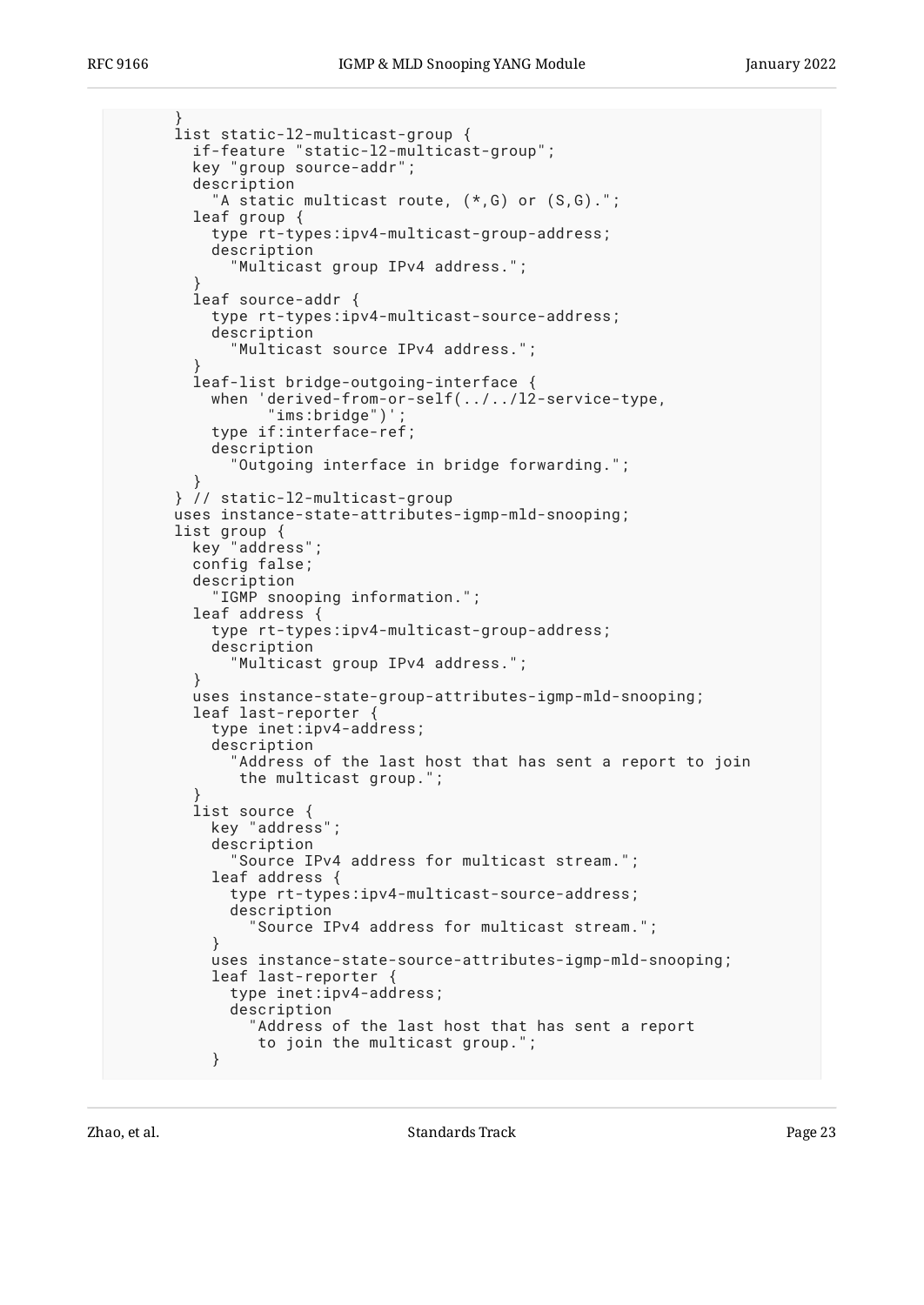```
 list host {
             if-feature "explicit-tracking";
            key "address";
            description
               "List of multicast membership hosts
               of the specific multicast source group.";
             leaf address {
               type inet:ipv4-address;
               description
                 "Multicast membership host address.";
 }
             leaf filter-mode {
              type filter-mode-type;
              mandatory true;
              description
                 "Filter mode for a multicast membership
                host may be either include or exclude.'
 }
           } // list host
        } // list source
      } // list group
      container interfaces {
        config false;
        description
           "Contains the interfaces associated with the IGMP snooping
           instance.";
        list interface {
          key "name";
          description
             "A list of interfaces associated with the IGMP snooping
             instance.";
          leaf name {
            type if:interface-ref;
            description
               "The name of the interface.";
 }
          container statistics {
            description
               "The interface statistics for IGMP snooping.";
            leaf discontinuity-time {
               type yang:date-and-time;
               description
                "The time on the most recent occasion at which any
                 one or more of the statistic counters suffered a
 discontinuity. If no such discontinuities have
 occurred since the last re-initialization of the
                 local management subsystem, then this node contains
                 the time the local management subsystem
                 re-initialized itself.";
 }
            container received {
               description
                 "Number of received snooped IGMP packets.";
              uses igmp-snooping-statistics;
 }
            container sent {
               description
                 "Number of sent snooped IGMP packets.";
```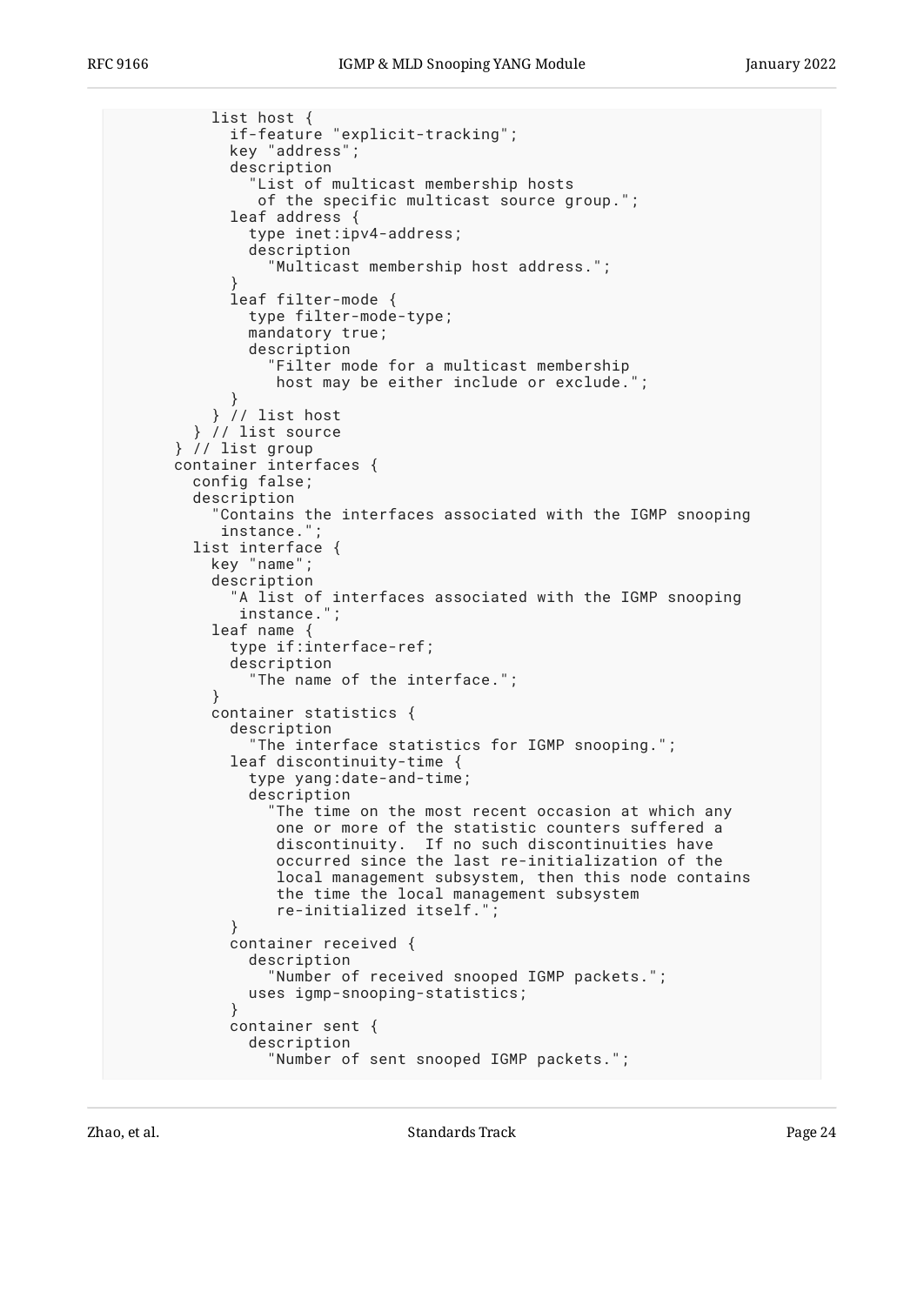```
 uses igmp-snooping-statistics;
            }
          }
        }
      }
 action clear-igmp-snooping-groups {
 if-feature "action-clear-groups";
        description
           "Clear IGMP snooping cache tables.";
 input {
 leaf group {
            type union {
              type enumeration {
                enum all-groups {
                  description
                     "All multicast group addresses.";
 }
 }
              type rt-types:ipv4-multicast-group-address;
 }
            mandatory true;
            description
               "Multicast group IPv4 address. If value
               'all-groups' is specified, all IGMP snooping
               group entries are cleared for the specified source
               address.";
 }
          leaf source {
            type rt-types:ipv4-multicast-source-address;
            mandatory true;
            description
               "Multicast source IPv4 address. If value '*' is
               specified, all IGMP snooping source-group tables
               are cleared.";
          }
        }
      } // action clear-igmp-snooping-groups
     } // igmp-snooping-instance
  } // augment
  augment "/rt:routing/rt:control-plane-protocols"
 + "/rt:control-plane-protocol" {
 when 'derived-from-or-self(rt:type, "ims:mld-snooping")' {
      description
         "This container is only valid for MLD snooping.";
 }
    description
       "MLD snooping augmentation to control-plane protocol
       configuration and state.";
    container mld-snooping-instance {
      if-feature "mld-snooping";
      description
         "MLD snooping instance to configure mld-snooping.";
      leaf l2-service-type {
        type l2-service-type;
        default "bridge";
        description
          "It indicates bridge or other services.";
```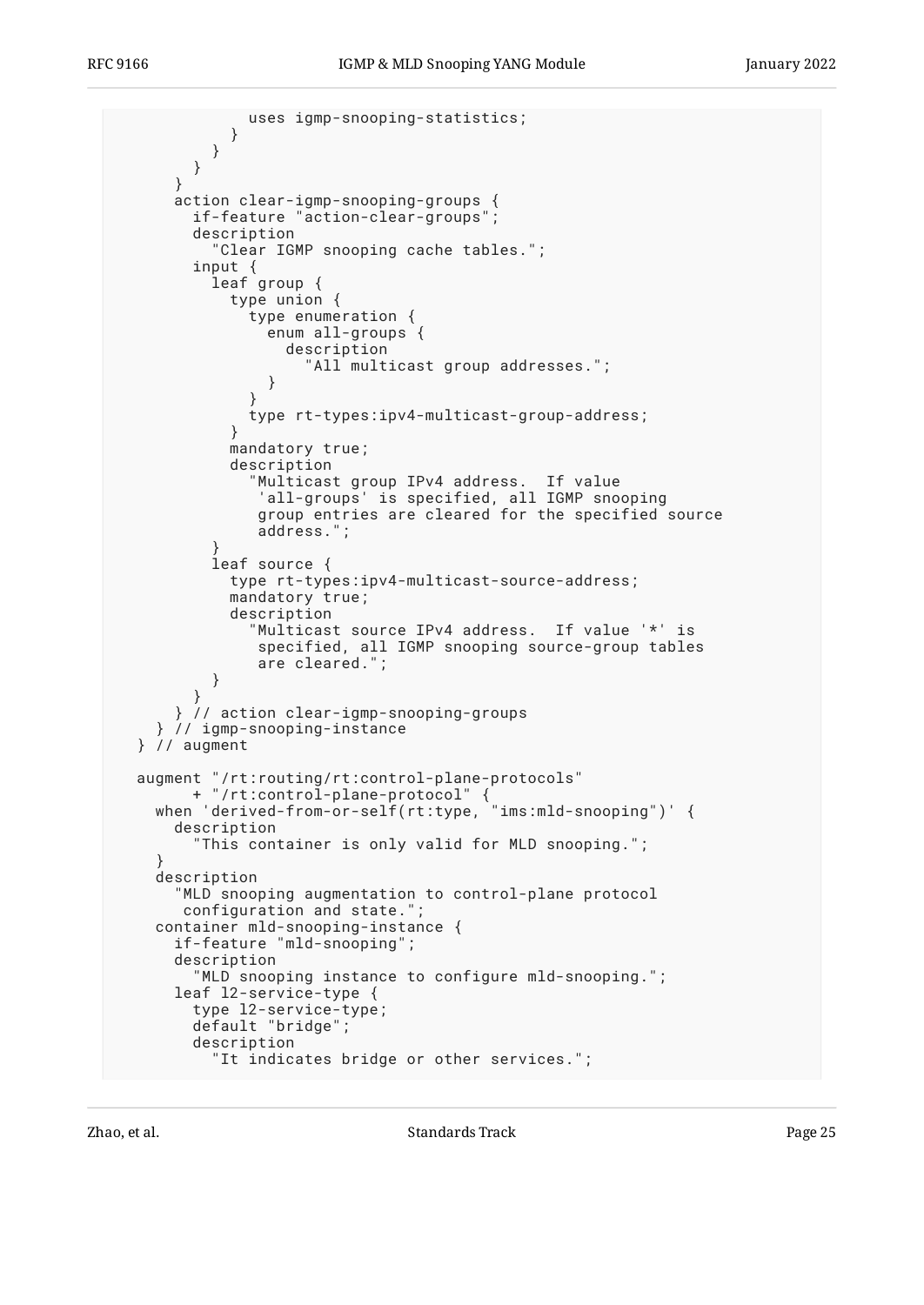```
 }
      uses instance-config-attributes-igmp-mld-snooping;
      leaf mld-version {
        type uint8 {
          range "1..2";
 }
        default "2";
        description
           "MLD version.";
 }
      leaf querier-source {
        type inet:ipv6-address;
        description
           "The source address of MLD General Query message, which
           is sent out by this switch.";
 }
      list static-l2-multicast-group {
 if-feature "static-l2-multicast-group";
 key "group source-addr";
        description
          "A static multicast route, (*, G) or (S, G).";
        leaf group {
          type rt-types:ipv6-multicast-group-address;
           description
             "Multicast group IPv6 address.";
 }
         leaf source-addr {
          type rt-types:ipv6-multicast-source-address;
          description
             "Multicast source IPv6 address.";
 }
        leaf-list bridge-outgoing-interface {
          when 'derived-from-or-self(../../l2-service-type,
                "ims:bridge")'
          type if:interface-ref;
          description
             "Outgoing interface in bridge forwarding.";
 }
      } // static-l2-multicast-group
      uses instance-state-attributes-igmp-mld-snooping;
      list group {
        key "address";
        config false;
        description
           "MLD snooping statistics information.";
        leaf address {
           type rt-types:ipv6-multicast-group-address;
          description
             "Multicast group IPv6 address.";
 }
        uses instance-state-group-attributes-igmp-mld-snooping;
        leaf last-reporter {
          type inet:ipv6-address;
          description
             "Address of the last host that has sent report
             to join the multicast group.";
 }
        list source {
```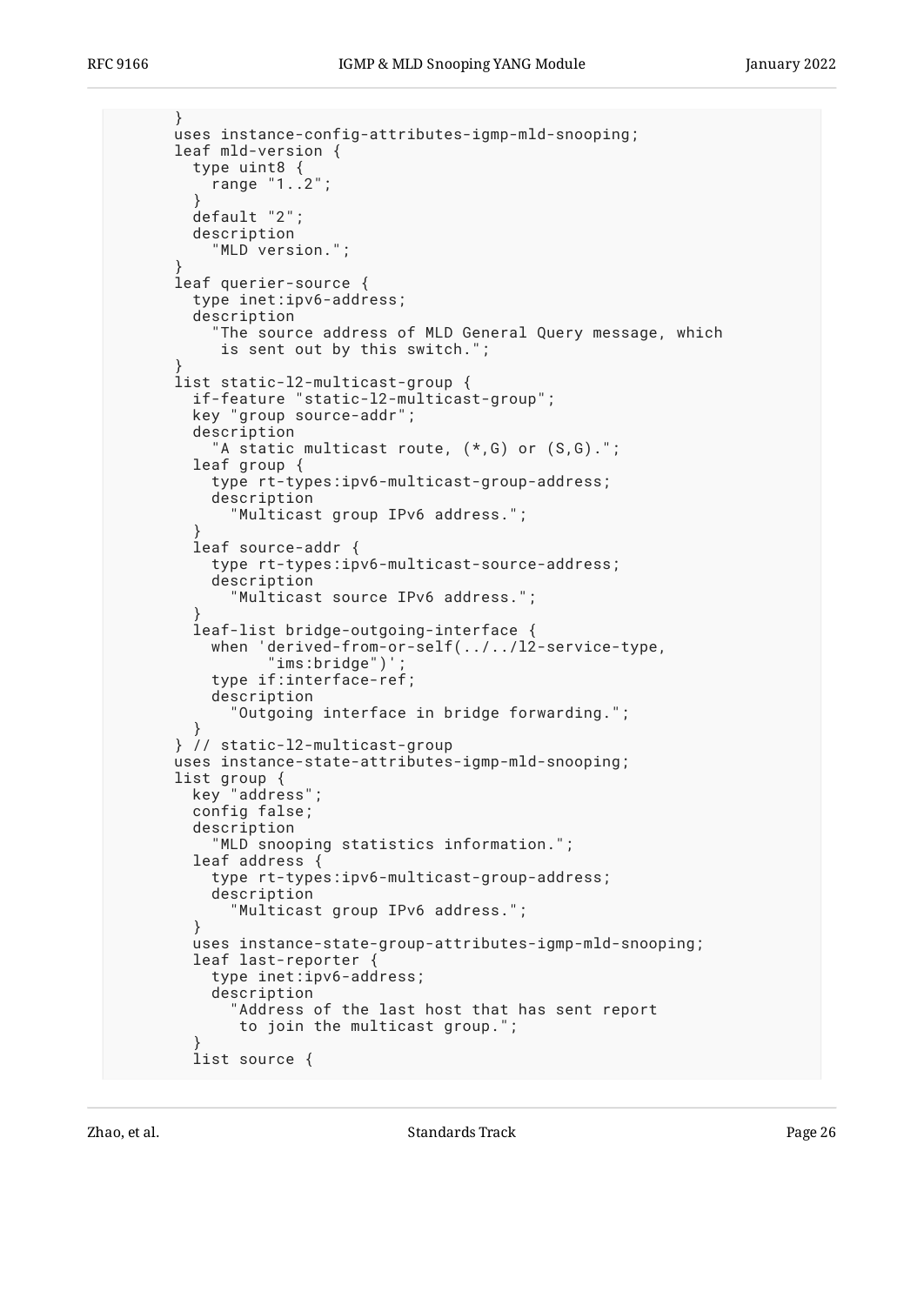key "address"; description "Source IPv6 address for multicast stream."; leaf address { type rt-types:ipv6-multicast-source-address; description "Source IPv6 address for multicast stream."; } uses instance-state-source-attributes-igmp-mld-snooping; leaf last-reporter { type inet:ipv6-address; description "Address of the last host that has sent report to join the multicast group."; } list host { if-feature "explicit-tracking"; key "address"; description "List of multicast membership hosts of the specific multicast source group."; leaf address { type inet:ipv6-address; description "Multicast membership host address."; } leaf filter-mode { type filter-mode-type; mandatory true; description "Filter mode for a multicast membership host may be either include or exclude."; } } // list host } // list source } // list group container interfaces { config false; description "Contains the interfaces associated with the MLD snooping instance."; list interface { key "name"; description "A list of interfaces associated with the MLD snooping instance."; leaf name { type if:interface-ref; description "The name of the interface."; } container statistics { description "The interface statistics for MLD snooping."; leaf discontinuity-time { type yang:date-and-time; description "The time on the most recent occasion at which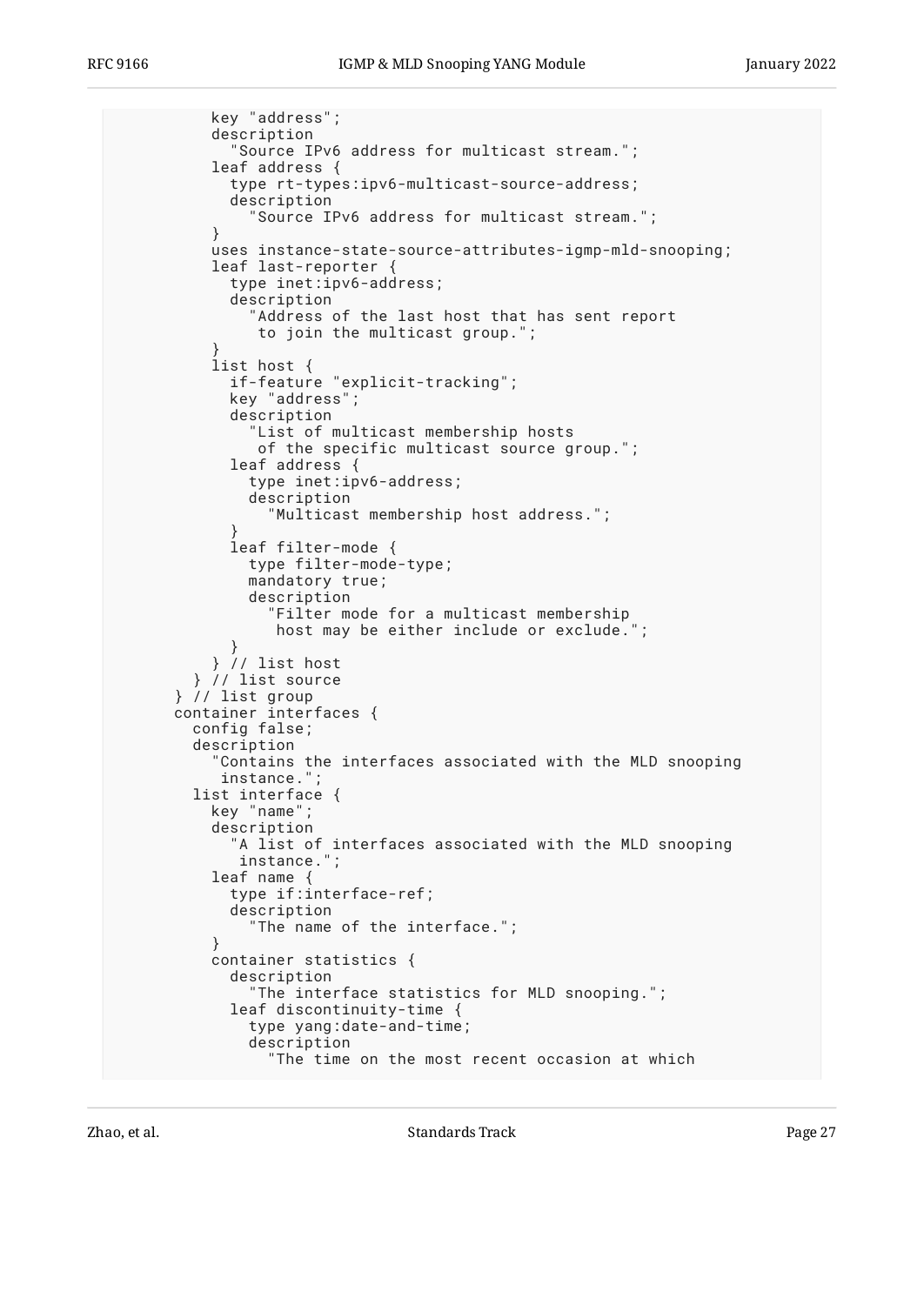```
 any one or more of the statistic counters suffered
                 a discontinuity. If no such discontinuities have
                 occurred since the last re-initialization of the
                 local management subsystem, then this node contains
                 the time the local management subsystem
                 re-initialized itself.";
 }
            container received {
              description
                "Number of received snooped MLD packets.";
              uses mld-snooping-statistics;
 }
            container sent {
              description
                "Number of sent snooped MLD packets.";
              uses mld-snooping-statistics;
 }
          }
        }
      }
      action clear-mld-snooping-groups {
        if-feature "action-clear-groups";
        description
          "Clear MLD snooping cache tables.";
 input {
 leaf group {
            type union {
              type enumeration {
                enum all-groups {
                  description
                    "All multicast group addresses.";
 }
 }
              type rt-types:ipv6-multicast-group-address;
 }
            mandatory true;
            description
              "Multicast group IPv6 address. If value 'all-groups'
               is specified, all MLD snooping group entries are
               cleared for the specified source address.";
 }
          leaf source {
            type rt-types:ipv6-multicast-source-address;
            mandatory true;
            description
              Multicast source IPv6 address. If value '*' is
               specified, all MLD snooping source-group tables
         are cleared.";<br>}
 }
        }
      } // action clear-mld-snooping-groups
    } // mld-snooping-instance
  } // augment
  augment "/dot1q:bridges/dot1q:bridge" {
    description
      "Use IGMP or MLD snooping instance in bridge.";
    leaf igmp-snooping-instance {
```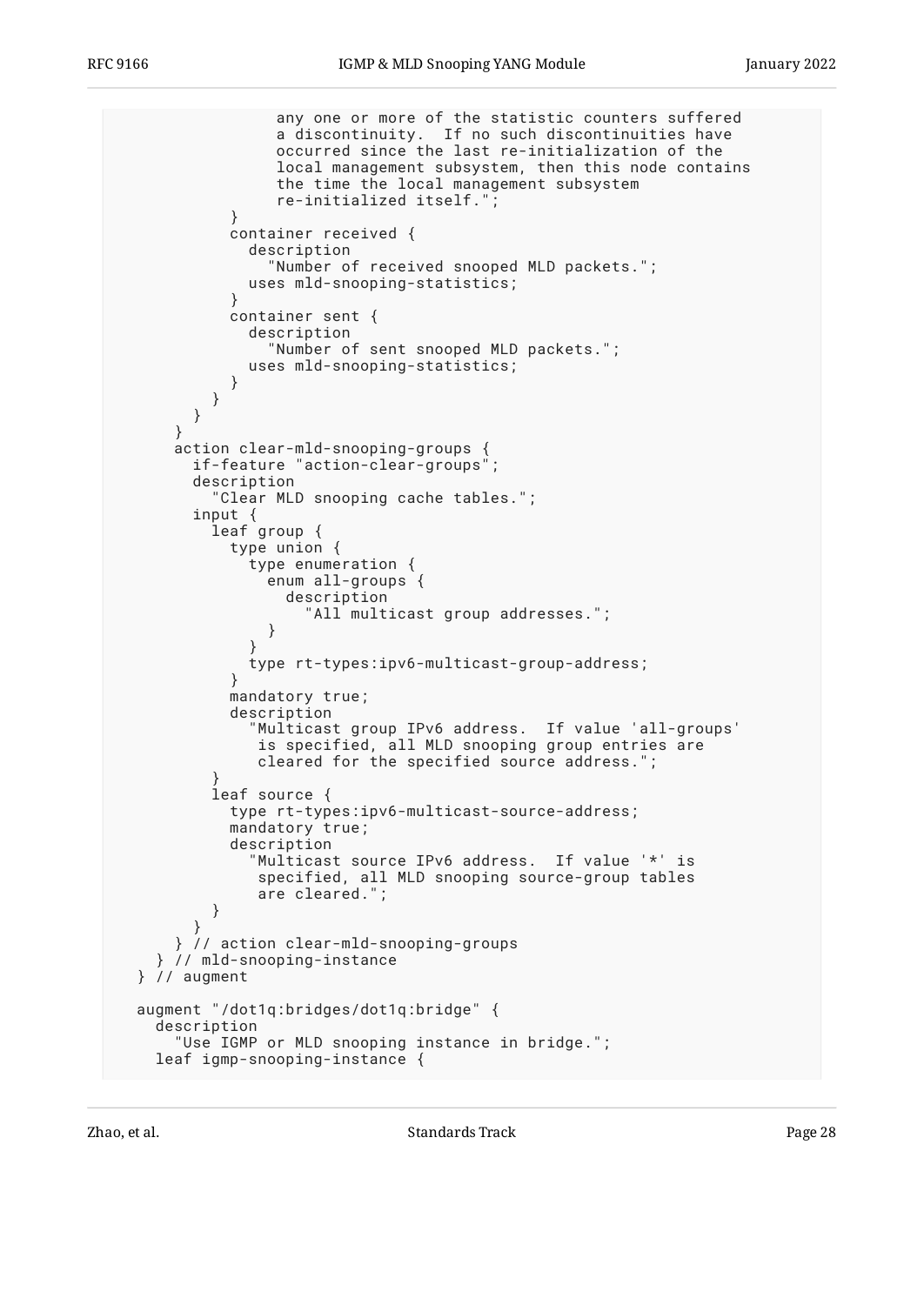```
 type igmp-mld-snooping-instance-ref;
       description
         "Configure IGMP snooping instance under bridge view.";
 }
     leaf mld-snooping-instance {
       type igmp-mld-snooping-instance-ref;
       description
         "Configure MLD snooping instance under bridge view.";
     }
   }
   augment "/dot1q:bridges/dot1q:bridge"
         + "/dot1q:component/dot1q:bridge-vlan/dot1q:vlan" {
     description
       "Use IGMP or MLD snooping instance in a certain VLAN
       of bridge.'
     leaf igmp-snooping-instance {
       type igmp-mld-snooping-instance-ref;
       description
         "Configure IGMP snooping instance under VLAN view.";
 }
     leaf mld-snooping-instance {
       type igmp-mld-snooping-instance-ref;
       description
         "Configure MLD snooping instance under VLAN view.";
     }
   }
}
<CODE ENDS>
```
## <span id="page-28-0"></span>**[5. Security Considerations](#page-28-0)**

The YANG module specified in this document defines a schema for data that is designed to be accessed via network management protocols such as NETCONF [RFC6241] or RESTCONF [[RFC8040\]](#page-31-11). The lowest NETCONF layer is the secure transport layer, and the mandatory-toimplement secure transport is Secure Shell (SSH) [RFC6242]. The lowest RESTCONF layer is HTTPS,  $\,$ and the mandatory-to-implement secure transport is TLS [RFC8446].

The Network Configuration Access Control Model (NACM) [[RFC8341\]](#page-32-9) provides the means to restrict access for particular NETCONF or RESTCONF users to a preconfigured subset of all available NETCONF or RESTCONF protocol operations and content.

There are a number of data nodes defined in this YANG module that are writable/creatable/ deletable (i.e., config true, which is the default). These data nodes may be considered sensitive or vulnerable in some network environments. Write operations (e.g., edit-config) to these data nodes without proper protection can have a negative effect on network operations. These are the subtrees and data nodes and their sensitivity/vulnerability:

Under /rt:routing/rt:control-plane-protocols/rt:control-plane-protocol:/

ims:igmp-snooping-instance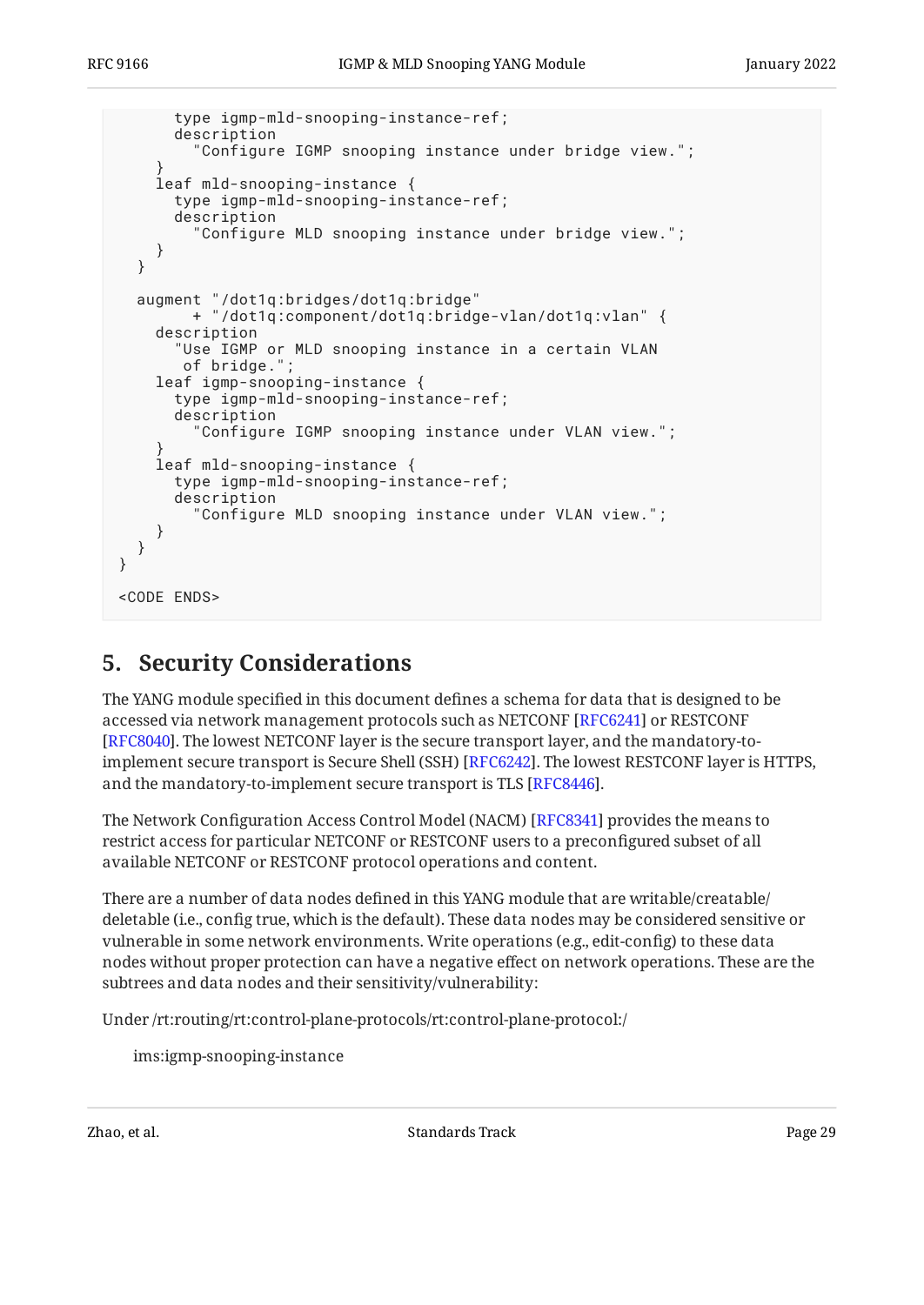ims:mld-snooping-instance

The subtrees under /dot1q:bridges/dot1q:bridge

ims:igmp-snooping-instance

ims:mld-snooping-instance

The subtrees under /dot1q:bridges/dot1q:bridge/dot1q:component/dot1q:bridge-vlan/dot1q:vlan

ims:igmp-snooping-instance

ims:mld-snooping-instance

Unauthorized access to any data node of these subtrees can adversely affect the IGMP and MLD snooping subsystem of both the local device and the network. This may lead to network malfunctions, delivery of packets to inappropriate destinations, and other problems.

Some of the readable data nodes in this YANG module may be considered sensitive or vulnerable in some network environments. It is thus important to control read access (e.g., via get, getconfig, or notification) to these data nodes. These are the subtrees and data nodes and their sensitivity/vulnerability:

Under /rt:routing/rt:control-plane-protocols/rt:control-plane-protocol:/

ims:igmp-snooping-instance

ims:mld-snooping-instance

Unauthorized access to any data node of these subtrees can disclose the operational state information of IGMP and MLD snooping on this device. The group/source/host information may expose multicast group memberships and, transitively, the associations between the user on the host and the contents from the source, which could be privately sensitive. Some of the action operations in this YANG module may be considered sensitive or vulnerable in some network environments. It is thus important to control access to these operations. These are the operations and their sensitivity/vulnerability:

Under /rt:routing/rt:control-plane-protocols/rt:control-plane-protocol:/

ims:igmp-snooping-instance/ims:clear-igmp-snooping-groups

ims:mld-snooping-instance/ims:clear-mld-snooping-groups

Some of the actions in this YANG module may be considered sensitive or vulnerable in some network environments. The IGMP and MLD snooping YANG module supports the "clear-igmpsnooping-groups" and "clear-mld-snooping-groups" actions. If unauthorized action is invoked, the IGMP and MLD snooping group tables will be cleared unexpectedly. Especially when using wildcard, all the multicast traffic will be flooded in the broadcast domain. The devices that use this YANG module should heed the security considerations in [\[RFC4541](#page-31-1)].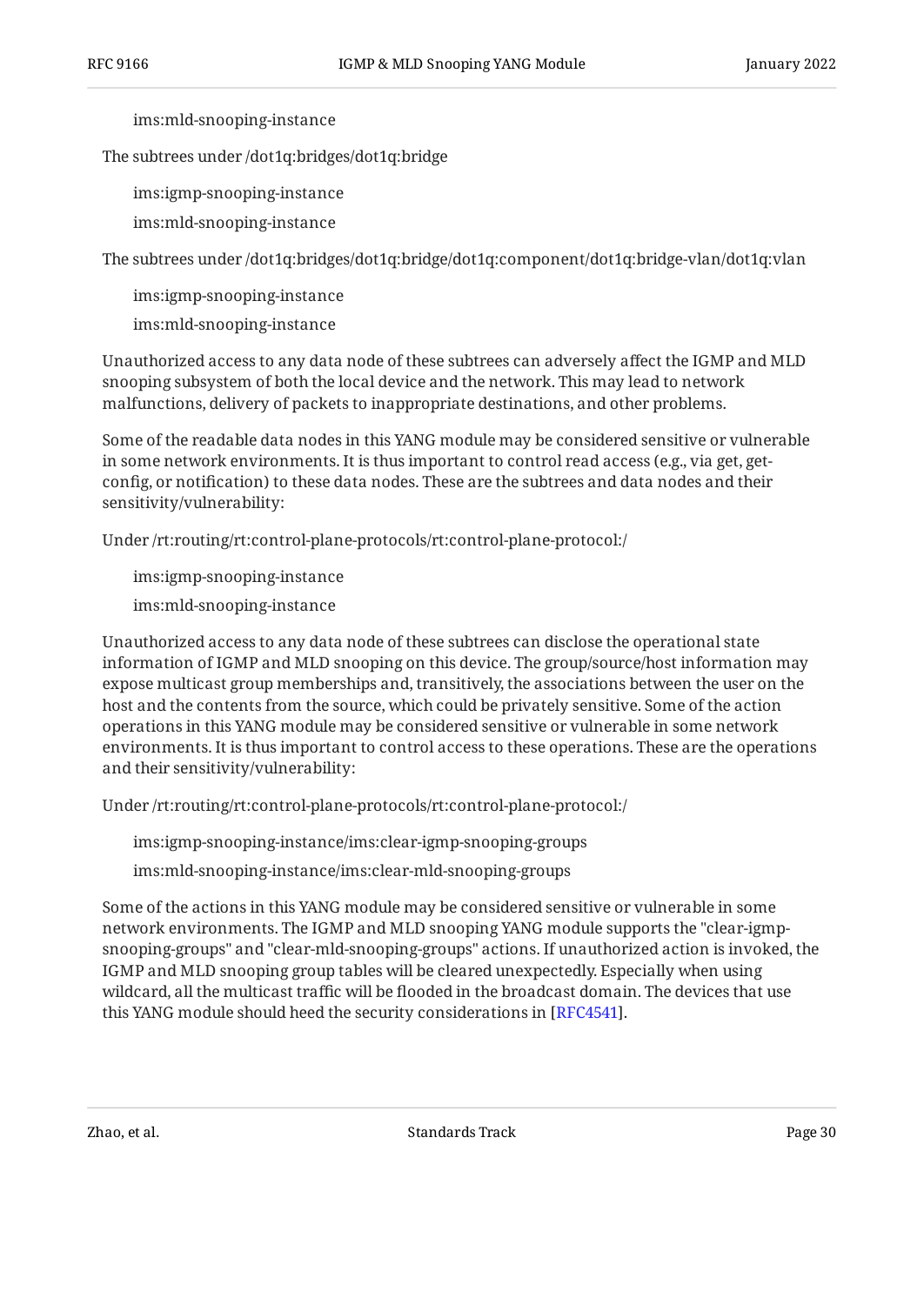## <span id="page-30-1"></span><span id="page-30-0"></span>**[6. IANA Considerations](#page-30-0)**

### **[6.1. XML Registry](#page-30-1)**

This document registers the following namespace URI in the "IETF XML Registry" [RFC3688]:

URI: urn:ietf:params:xml:ns:yang:ietf-igmp-mld-snooping Registrant Contact: The IETF. XML: N/A; the requested URI is an XML namespace.

### <span id="page-30-2"></span>**[6.2. YANG Module Names Registry](#page-30-2)**

This document registers the following YANG module in the "YANG Module Names" registry : [[RFC7950\]](#page-31-0)

Name: Namespace: urn:ietf:params:xml:ns:yang:ietf-igmp-mld-snooping Prefix: Reference: RFC 9166 ietf-igmp-mld-snooping ims

### <span id="page-30-4"></span><span id="page-30-3"></span>**[7. References](#page-30-3)**

### **[7.1. Normative References](#page-30-4)**

<span id="page-30-9"></span><span id="page-30-8"></span><span id="page-30-7"></span><span id="page-30-6"></span>

| [dot1Qcp] | IEEE, "Standard for Local and metropolitan area networks--Bridges and Bridged<br>Networks--Amendment 30: YANG Data Model", IEEE Std 802.1Qcp-2018, DOI<br>10.1109/IEEESTD.2018.8467507, September 2018, <https: <br="" ieeexplore.ieee.org="">servlet/opac?punumber=8467505&gt;.</https:> |
|-----------|-------------------------------------------------------------------------------------------------------------------------------------------------------------------------------------------------------------------------------------------------------------------------------------------|
| [RFC1112] | Deering, S., "Host extensions for IP multicasting", STD 5, RFC 1112, DOI 10.17487/<br>RFC1112, August 1989, <https: info="" rfc1112="" www.rfc-editor.org="">.</https:>                                                                                                                   |
| [RFC2236] | Fenner, W., "Internet Group Management Protocol, Version 2", RFC 2236, DOI<br>10.17487/RFC2236, November 1997, <https: info="" rfc2236="" www.rfc-editor.org="">.</https:>                                                                                                                |
| [RFC2710] | Deering, S., Fenner, W., and B. Haberman, "Multicast Listener Discovery (MLD)<br>for IPv6", RFC 2710, DOI 10.17487/RFC2710, October 1999, <https: www.rfc-<br="">editor.org/info/rfc2710&gt;.</https:>                                                                                    |
| [RFC3376] | Cain, B., Deering, S., Kouvelas, I., Fenner, B., and A. Thyagarajan, "Internet Group<br>Management Protocol, Version 3", RFC 3376, DOI 10.17487/RFC3376, October 2002,<br><https: info="" rfc3376="" www.rfc-editor.org="">.</https:>                                                     |
| [RFC3688] | Mealling, M., "The IETF XML Registry", BCP 81, RFC 3688, DOI 10.17487/RFC3688,<br>January 2004, <https: info="" rfc3688="" www.rfc-editor.org="">.</https:>                                                                                                                               |

<span id="page-30-10"></span><span id="page-30-5"></span>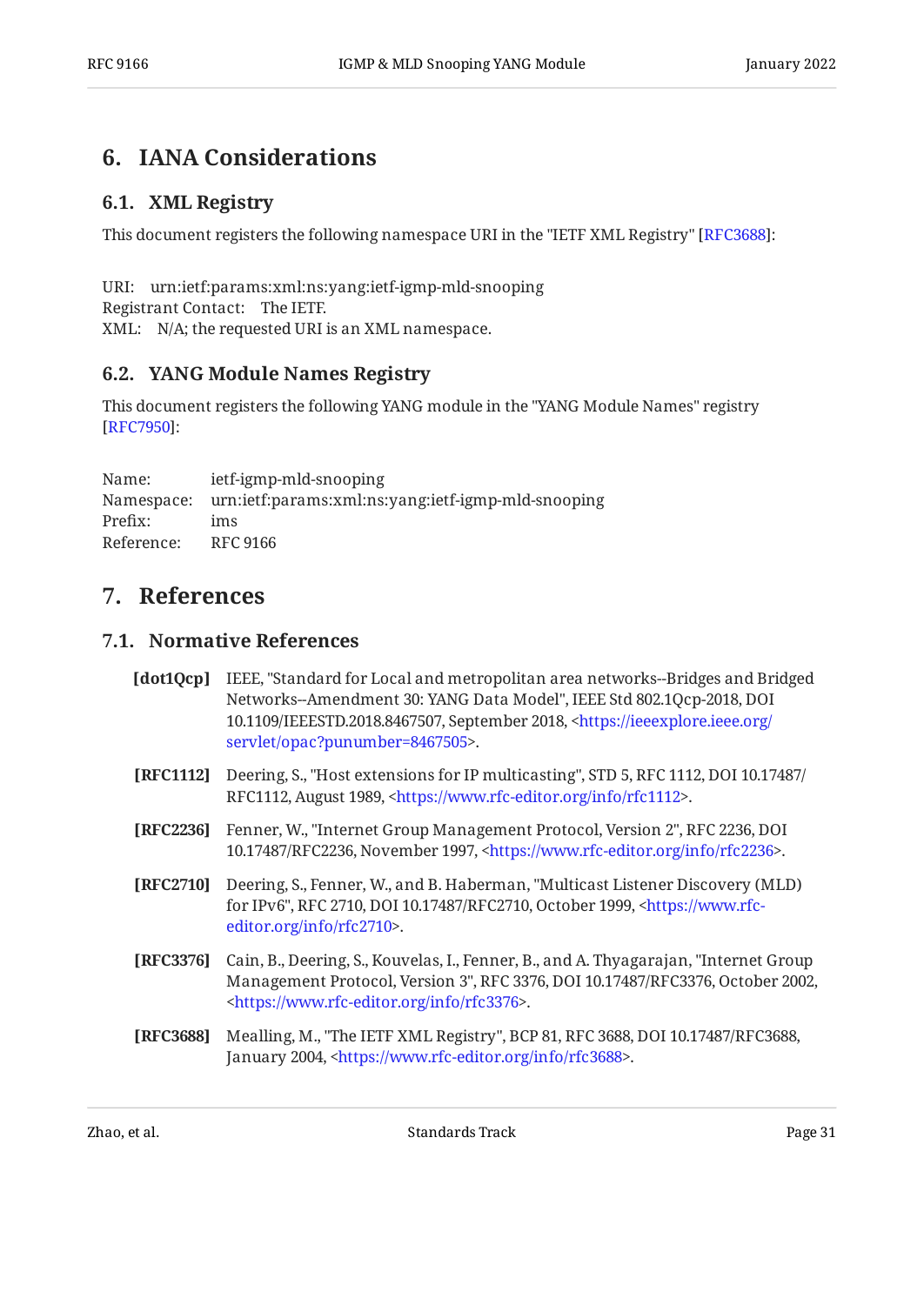<span id="page-31-12"></span><span id="page-31-10"></span><span id="page-31-7"></span><span id="page-31-4"></span><span id="page-31-3"></span><span id="page-31-2"></span><span id="page-31-1"></span>

| [RFC3810] | Vida, R., Ed. and L. Costa, Ed., "Multicast Listener Discovery Version 2 (MLDv2)<br>for IPv6", RFC 3810, DOI 10.17487/RFC3810, June 2004, <https: <br="" www.rfc-editor.org="">info/rfc3810&gt;.</https:>                                                                                                     |
|-----------|---------------------------------------------------------------------------------------------------------------------------------------------------------------------------------------------------------------------------------------------------------------------------------------------------------------|
| [RFC4286] | Haberman, B. and J. Martin, "Multicast Router Discovery", RFC 4286, DOI<br>10.17487/RFC4286, December 2005, <https: info="" rfc4286="" www.rfc-editor.org="">.</https:>                                                                                                                                       |
| [RFC4541] | Christensen, M., Kimball, K., and F. Solensky, "Considerations for Internet Group<br>Management Protocol (IGMP) and Multicast Listener Discovery (MLD)<br>Snooping Switches", RFC 4541, DOI 10.17487/RFC4541, May 2006, <https: www.rfc-<br="">editor.org/info/rfc4541&gt;.</https:>                          |
| [RFC5790] | Liu, H., Cao, W., and H. Asaeda, "Lightweight Internet Group Management<br>Protocol Version 3 (IGMPv3) and Multicast Listener Discovery Version 2<br>(MLDv2) Protocols", RFC 5790, DOI 10.17487/RFC5790, February 2010, <https: <br="">www.rfc-editor.org/info/rfc5790&gt;.</https:>                          |
| [RFC6020] | Bjorklund, M., Ed., "YANG - A Data Modeling Language for the Network<br>Configuration Protocol (NETCONF)", RFC 6020, DOI 10.17487/RFC6020, October<br>2010, <https: info="" rfc6020="" www.rfc-editor.org="">.</https:>                                                                                       |
| [RFC6241] | Enns, R., Ed., Bjorklund, M., Ed., Schoenwaelder, J., Ed., and A. Bierman, Ed.,<br>"Network Configuration Protocol (NETCONF)", RFC 6241, DOI 10.17487/RFC6241,<br>June 2011, <https: info="" rfc6241="" www.rfc-editor.org="">.</https:>                                                                      |
| [RFC6242] | Wasserman, M., "Using the NETCONF Protocol over Secure Shell (SSH)", RFC 6242,<br>DOI 10.17487/RFC6242, June 2011, <https: info="" rfc6242="" www.rfc-editor.org="">.</https:>                                                                                                                                |
| [RFC6636] | Asaeda, H., Liu, H., and Q. Wu, "Tuning the Behavior of the Internet Group<br>Management Protocol (IGMP) and Multicast Listener Discovery (MLD) for<br>Routers in Mobile and Wireless Networks", RFC 6636, DOI 10.17487/RFC6636, May<br>2012, <https: info="" rfc6636="" www.rfc-editor.org="">.</https:>     |
| [RFC6991] | Schoenwaelder, J., Ed., "Common YANG Data Types", RFC 6991, DOI 10.17487/<br>RFC6991, July 2013, <https: info="" rfc6991="" www.rfc-editor.org="">.</https:>                                                                                                                                                  |
| [RFC7761] | Fenner, B., Handley, M., Holbrook, H., Kouvelas, I., Parekh, R., Zhang, Z., and L.<br>Zheng, "Protocol Independent Multicast - Sparse Mode (PIM-SM): Protocol<br>Specification (Revised)", STD 83, RFC 7761, DOI 10.17487/RFC7761, March 2016,<br><https: info="" rfc7761="" www.rfc-editor.org="">.</https:> |
| [RFC7950] | Bjorklund, M., Ed., "The YANG 1.1 Data Modeling Language", RFC 7950, DOI<br>10.17487/RFC7950, August 2016, <https: info="" rfc7950="" www.rfc-editor.org="">.</https:>                                                                                                                                        |
| [RFC8040] | Bierman, A., Bjorklund, M., and K. Watsen, "RESTCONF Protocol", RFC 8040, DOI<br>10.17487/RFC8040, January 2017, <https: info="" rfc8040="" www.rfc-editor.org="">.</https:>                                                                                                                                  |
| [RFC8294] | Liu, X., Qu, Y., Lindem, A., Hopps, C., and L. Berger, "Common YANG Data Types for<br>the Routing Area", RFC 8294, DOI 10.17487/RFC8294, December 2017, <https: <br="">www.rfc-editor.org/info/rfc8294&gt;.</https:>                                                                                          |

<span id="page-31-11"></span><span id="page-31-9"></span><span id="page-31-8"></span><span id="page-31-6"></span><span id="page-31-5"></span><span id="page-31-0"></span>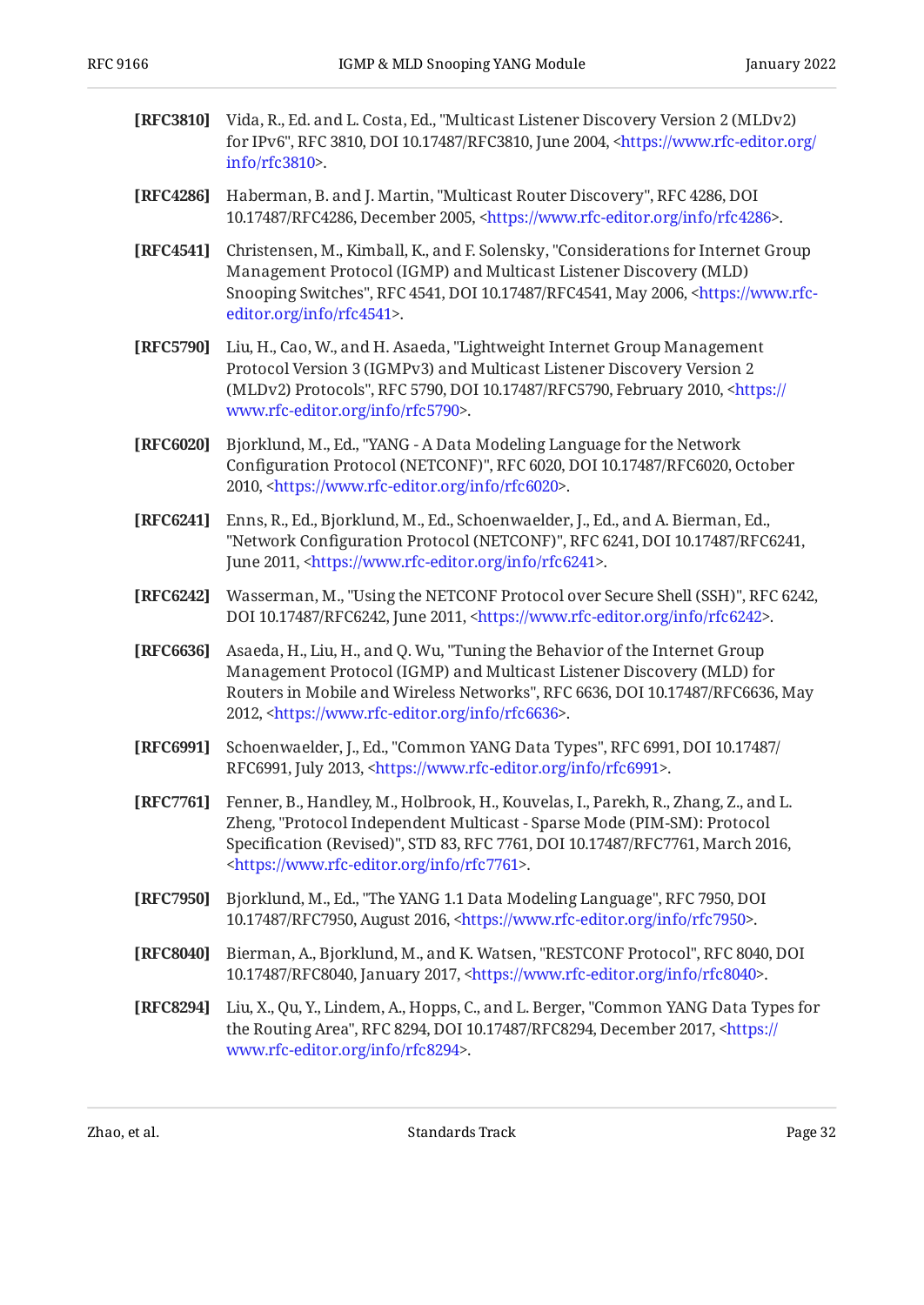- <span id="page-32-3"></span>**[RFC8340]** Bjorklund, M. and L. Berger, Ed., "YANG Tree Diagrams", BCP 215, RFC 8340, DOI 10.17487/RFC8340, March 2018, <https://www.rfc-editor.org/info/rfc8340>.
- <span id="page-32-9"></span>**[RFC8341]** Bierman, A. and M. Bjorklund, "Network Configuration Access Control Model", STD 91, RFC 8341, DOI 10.17487/RFC8341, March 2018, [<https://www.rfc-editor.org/](https://www.rfc-editor.org/info/rfc8341) . [info/rfc8341>](https://www.rfc-editor.org/info/rfc8341)
- <span id="page-32-2"></span>**[RFC8342]** Bjorklund, M., Schoenwaelder, J., Shafer, P., Watsen, K., and R. Wilton, "Network Management Datastore Architecture (NMDA)", RFC 8342, DOI 10.17487/RFC8342, March 2018, <https://www.rfc-editor.org/info/rfc8342>.
- <span id="page-32-4"></span>**[RFC8343]** Bjorklund, M., "A YANG Data Model for Interface Management", RFC 8343, DOI 10.17487/RFC8343, March 2018, <https://www.rfc-editor.org/info/rfc8343>.
- <span id="page-32-5"></span>**[RFC8349]** Lhotka, L., Lindem, A., and Y. Qu, "A YANG Data Model for Routing Management (NMDA Version)", RFC 8349, DOI 10.17487/RFC8349, March 2018, [<https://www.rfc-](https://www.rfc-editor.org/info/rfc8349). [editor.org/info/rfc8349](https://www.rfc-editor.org/info/rfc8349)>
- <span id="page-32-8"></span>**[RFC8446]** Rescorla, E., "The Transport Layer Security (TLS) Protocol Version 1.3", RFC 8446, DOI 10.17487/RFC8446, August 2018, <https://www.rfc-editor.org/info/rfc8446>.

#### <span id="page-32-0"></span>**[7.2. Informative References](#page-32-0)**

- <span id="page-32-10"></span>**[RFC7951]** Lhotka, L., "JSON Encoding of Data Modeled with YANG", RFC 7951, DOI 10.17487/ RFC7951, August 2016, <https://www.rfc-editor.org/info/rfc7951>.
- <span id="page-32-7"></span>**[RFC8407]** , Bierman, A. "Guidelines for Authors and Reviewers of Documents Containing YANG Data Models", BCP 216, RFC 8407, DOI 10.17487/RFC8407, October 2018, . [<https://www.rfc-editor.org/info/rfc8407](https://www.rfc-editor.org/info/rfc8407)>
- <span id="page-32-6"></span>**[RFC8652]** Liu, X., Guo, F., Sivakumar, M., McAllister, P., and A. Peter, "A YANG Data Model for Discovery (MLD)", RFC 8652, DOI 10.17487/RFC8652, November 2019, [<https://](https://www.rfc-editor.org/info/rfc8652) . [www.rfc-editor.org/info/rfc8652>](https://www.rfc-editor.org/info/rfc8652) the Internet Group Management Protocol (IGMP) and Multicast Listener

### <span id="page-32-1"></span>**[Appendix A. Data Tree Example](#page-32-1)**

This section contains an example of bridge service in the JSON encoding [RFC7951], containing both configuration and state data.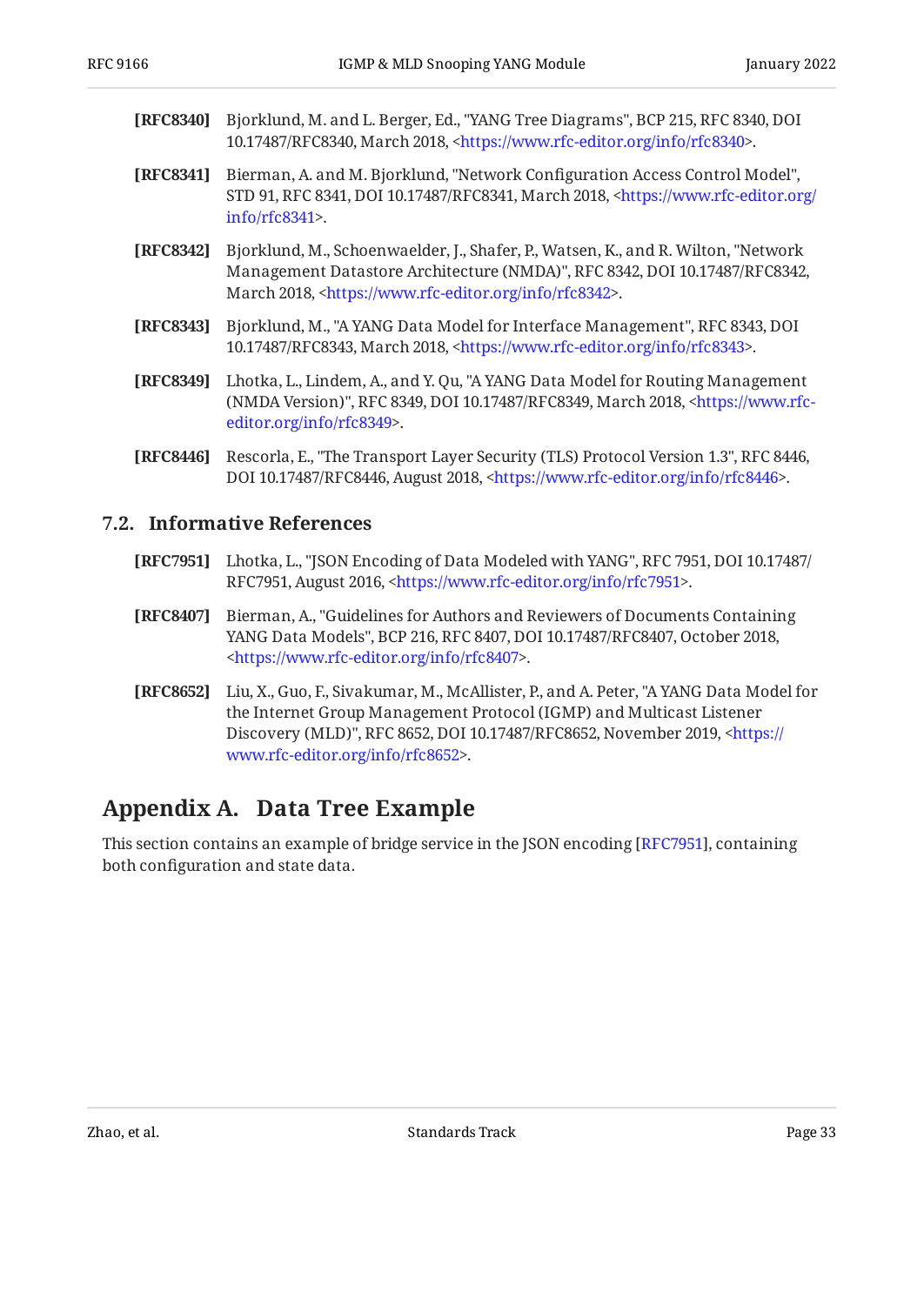

The configuration data for R1 in the above figure could be as follows: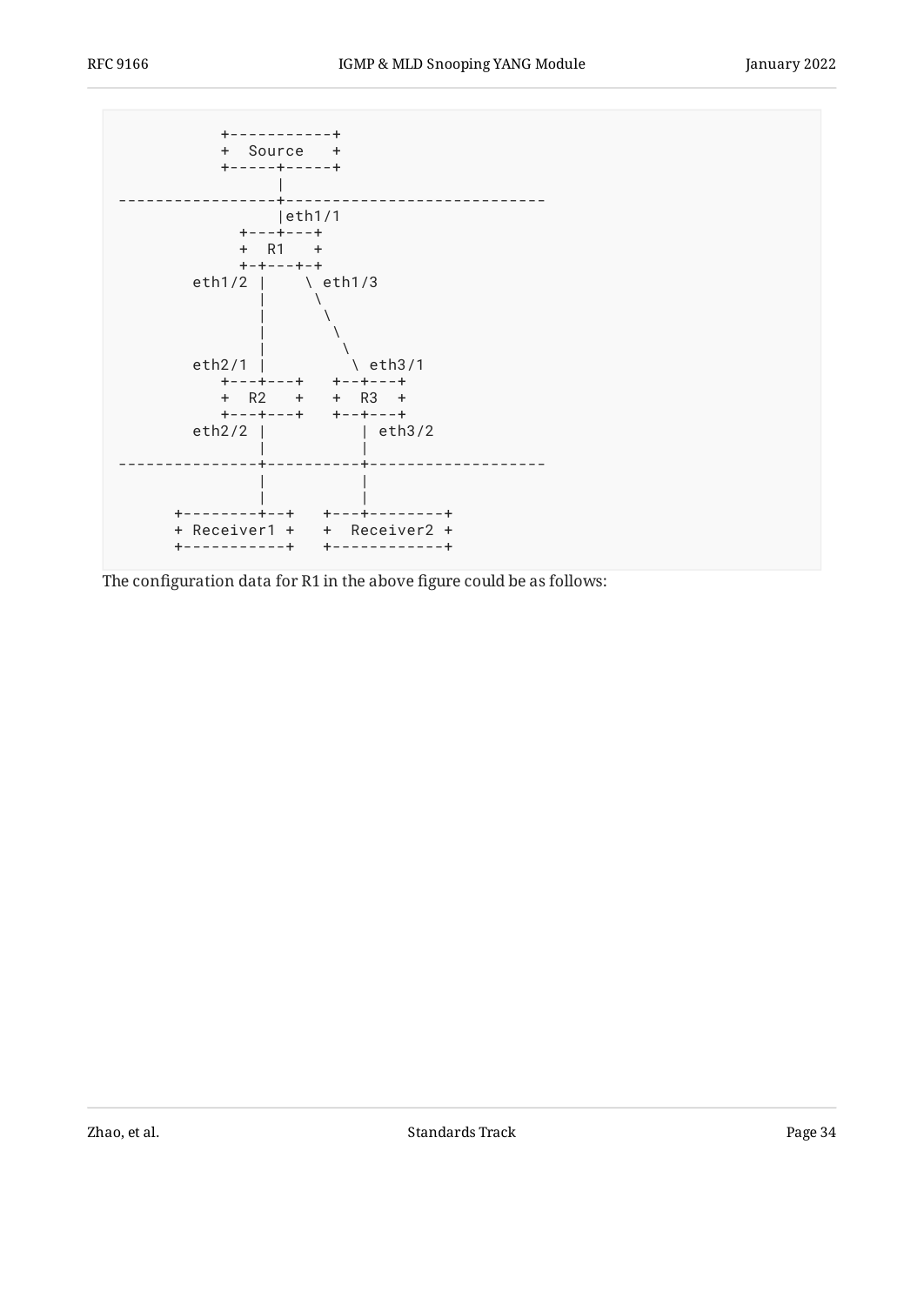```
{
"ietf-interfaces:interfaces":{
    "interface":[
\{ \cdot \cdot \cdot \cdot \cdot \cdot \cdot \cdot \cdot \cdot \cdot \cdot \cdot \cdot \cdot \cdot \cdot \cdot \cdot \cdot \cdot \cdot \cdot \cdot \cdot \cdot \cdot \cdot \cdot \cdot \cdot \cdot \cdot \cdot \cdot \cdot 
 "name":"eth1/1",
 "type":"iana-if-type:ethernetCsmacd"
 }
    ]
 },
 "ietf-routing:routing":{
     "control-plane-protocols":{
      "control-plane-protocol":[
\{ \cdot \cdot \cdot \cdot \cdot \cdot \cdot \cdot \cdot \cdot \cdot \cdot \cdot \cdot \cdot \cdot \cdot \cdot \cdot \cdot \cdot \cdot \cdot \cdot \cdot \cdot \cdot \cdot \cdot \cdot \cdot \cdot \cdot \cdot \cdot \cdot 
 "type":"ietf-igmp-mld-snooping:igmp-snooping",
 "name":"bis1",
          "ietf-igmp-mld-snooping:igmp-snooping-instance":{
              "l2-service-type":"ietf-igmp-mld-snooping:bridge",
             "enabled":true
         }
        }
      ]
    }
   },
    "ieee802-dot1q-bridge:bridges":{
    "bridge":[
\{ \cdot \cdot \cdot \cdot \cdot \cdot \cdot \cdot \cdot \cdot \cdot \cdot \cdot \cdot \cdot \cdot \cdot \cdot \cdot \cdot \cdot \cdot \cdot \cdot \cdot \cdot \cdot \cdot \cdot \cdot \cdot \cdot \cdot \cdot \cdot \cdot 
 "name":"isp1",
        "address":"00-23-ef-a5-77-12",
        "bridge-type":"ieee802-dot1q-bridge:customer-vlan-bridge",
        "component":[
\{ "name":"comp1",
 "type":"ieee802-dot1q-bridge:c-vlan-component",
 "bridge-vlan":{
 "vlan":[
\{ "vid":101,
                 "ietf-igmp-mld-snooping:igmp-snooping-instance":"bis1"
            \left\{\right\} ]
 }
 }
\blacksquare }
\blacksquare }
}
```
The corresponding operational state data for R1 could be as follows: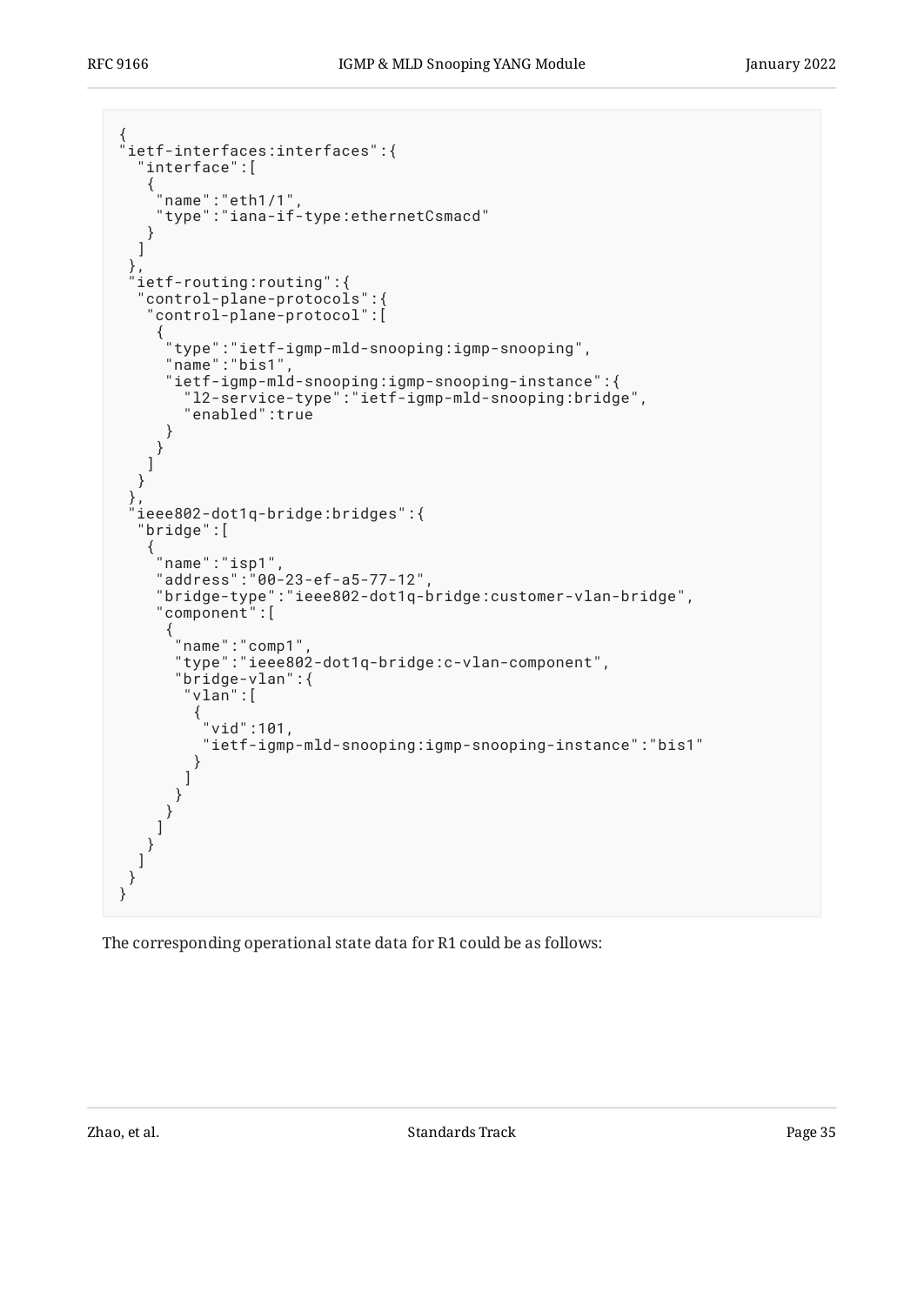```
{
 "ietf-interfaces:interfaces": {
    "interface": [
\{ \cdot \cdot \cdot \cdot \cdot \cdot \cdot \cdot \cdot \cdot \cdot \cdot \cdot \cdot \cdot \cdot \cdot \cdot \cdot \cdot \cdot \cdot \cdot \cdot \cdot \cdot \cdot \cdot \cdot \cdot \cdot \cdot \cdot \cdot \cdot \cdot 
 "name": "eth1/1",
 "type": "iana-if-type:ethernetCsmacd",
 "oper-status": "up",
 "statistics": {
       "discontinuity-time": "2018-05-23T12:34:56-05:00"
      }
     }
   ]
 },
 "ietf-routing:routing": {
    "control-plane-protocols": {
     "control-plane-protocol": [
\{ \{ \} "type": "ietf-igmp-mld-snooping:igmp-snooping",
 "name": "bis1",
        "ietf-igmp-mld-snooping:igmp-snooping-instance": {
         "l2-service-type": "ietf-igmp-mld-snooping:bridge",
         "enabled": true
        }
      }
     ]
   }
 },
   "ieee802-dot1q-bridge:bridges": {
    "bridge": [
\{ \cdot \cdot \cdot \cdot \cdot \cdot \cdot \cdot \cdot \cdot \cdot \cdot \cdot \cdot \cdot \cdot \cdot \cdot \cdot \cdot \cdot \cdot \cdot \cdot \cdot \cdot \cdot \cdot \cdot \cdot \cdot \cdot \cdot \cdot \cdot \cdot 
 "name": "isp1",
 "address": "00-23-ef-a5-77-12",
       "bridge-type": "ieee802-dot1q-bridge:customer-vlan-bridge",
 "component": [
\{ "name": "comp1",
 "type": "ieee802-dot1q-bridge:c-vlan-component",
 "bridge-vlan": {
 "vlan": [
\{ "vid": 101,
              "ietf-igmp-mld-snooping:igmp-snooping-instance": "bis1"
 }
        \big\} }
 }
\blacksquare }
\Box }
}
```
The following action is to clear all the entries whose group address is 225.1.1.1 for igmp-snoopinginstance bis1.